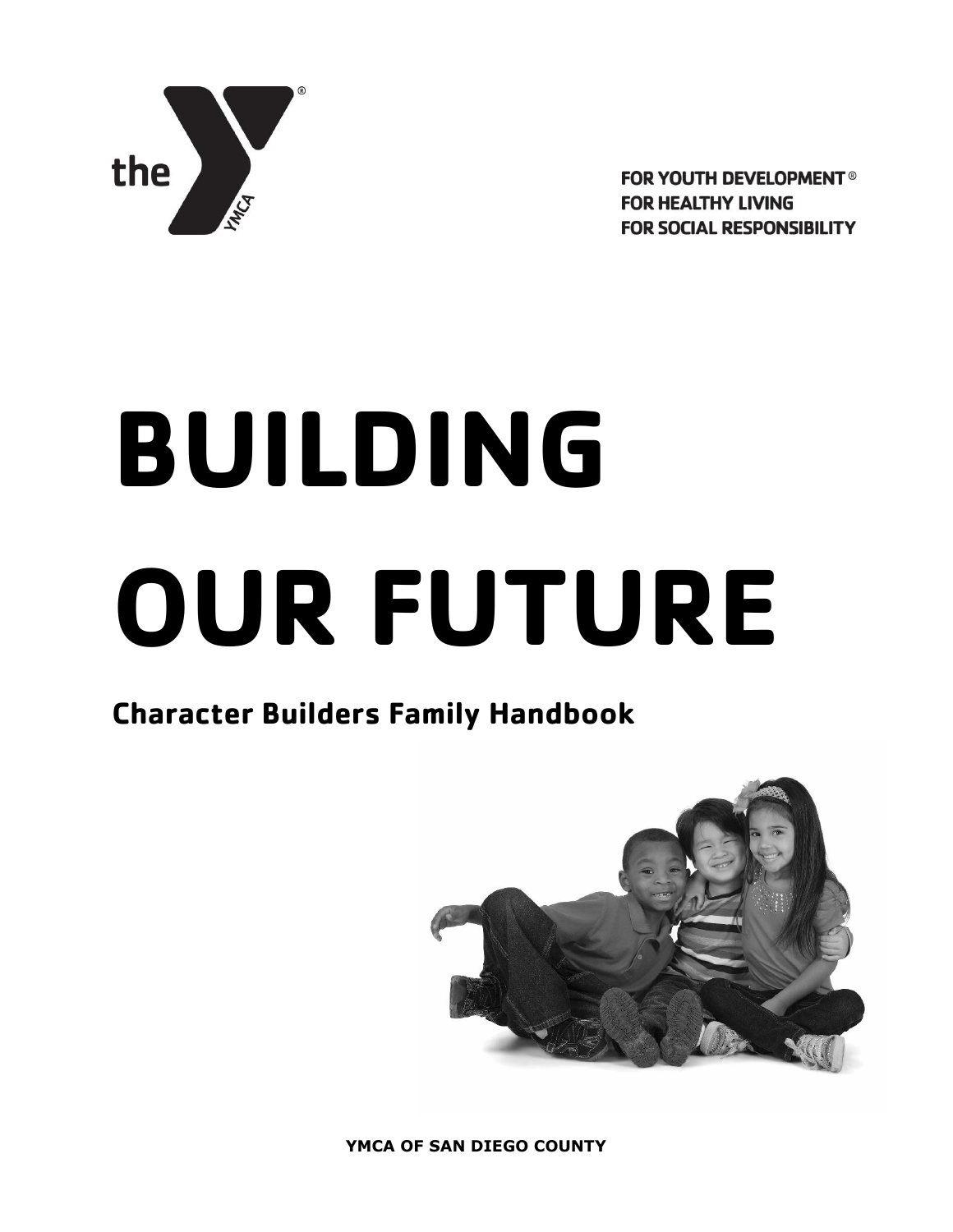# <span id="page-1-0"></span>**YMCA CONTACT INFORMATION**

For billing and enrollment questions please contact:

copleypricecb@ymcasd.org

For program operating questions please contact:

Program Director Pana Hap 619-298-3576 shap@ymca.org

TAX ID NUMBER: 95-2039198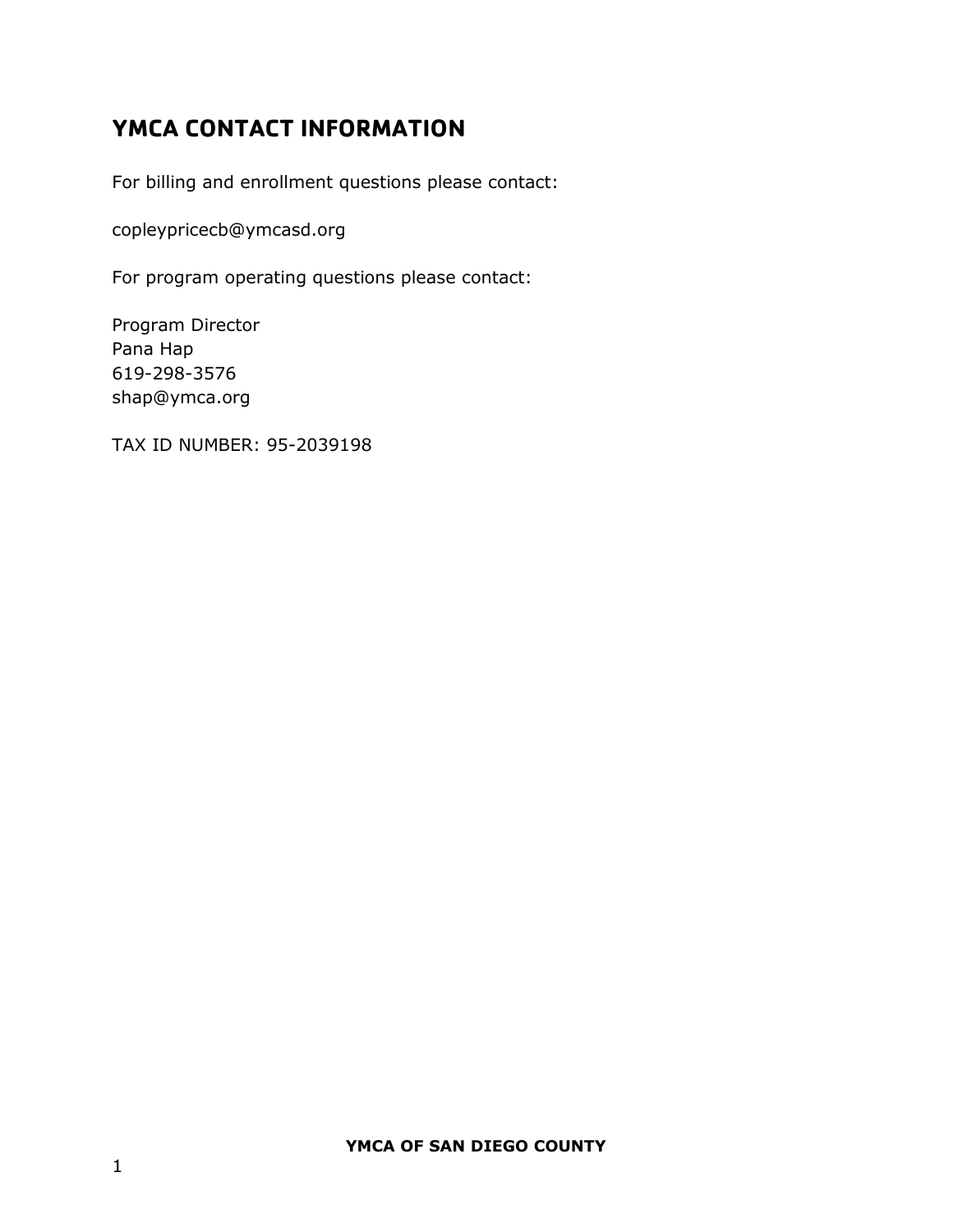# <span id="page-2-0"></span>**CONTENTS**

| YMCA CONTACT INFORMATION 1            |
|---------------------------------------|
|                                       |
|                                       |
|                                       |
|                                       |
|                                       |
|                                       |
|                                       |
|                                       |
|                                       |
|                                       |
|                                       |
| FEES & PAYMENT CALCULATIONS  8        |
|                                       |
|                                       |
| WITHDRAWAL & CHANGES TO ENROLLMENT 8  |
| SPECIAL NEEDS CONSIDERATIONS 9        |
|                                       |
|                                       |
|                                       |
| EXTRACURRICULAR ACTIVITIES 10         |
|                                       |
| FAMILY & PROGRAM COMMUNICATION  12    |
|                                       |
| PROGRAM VISITATION & VOLUNTEERING  13 |

| BABYSITTING & OUT OF PROGRAM CONTACT 16 |  |
|-----------------------------------------|--|
|                                         |  |
|                                         |  |
| CONSEQUENCE SEQUENCE 17                 |  |
| UNACCEPTABLE BEHAVIORS  18              |  |
| PARENT/GUARDIAN CONDUCT 18              |  |
|                                         |  |
|                                         |  |
|                                         |  |
|                                         |  |
| INCIDENTAL MEDICAL SERVICES  21         |  |
|                                         |  |
|                                         |  |
|                                         |  |
|                                         |  |
|                                         |  |
|                                         |  |
|                                         |  |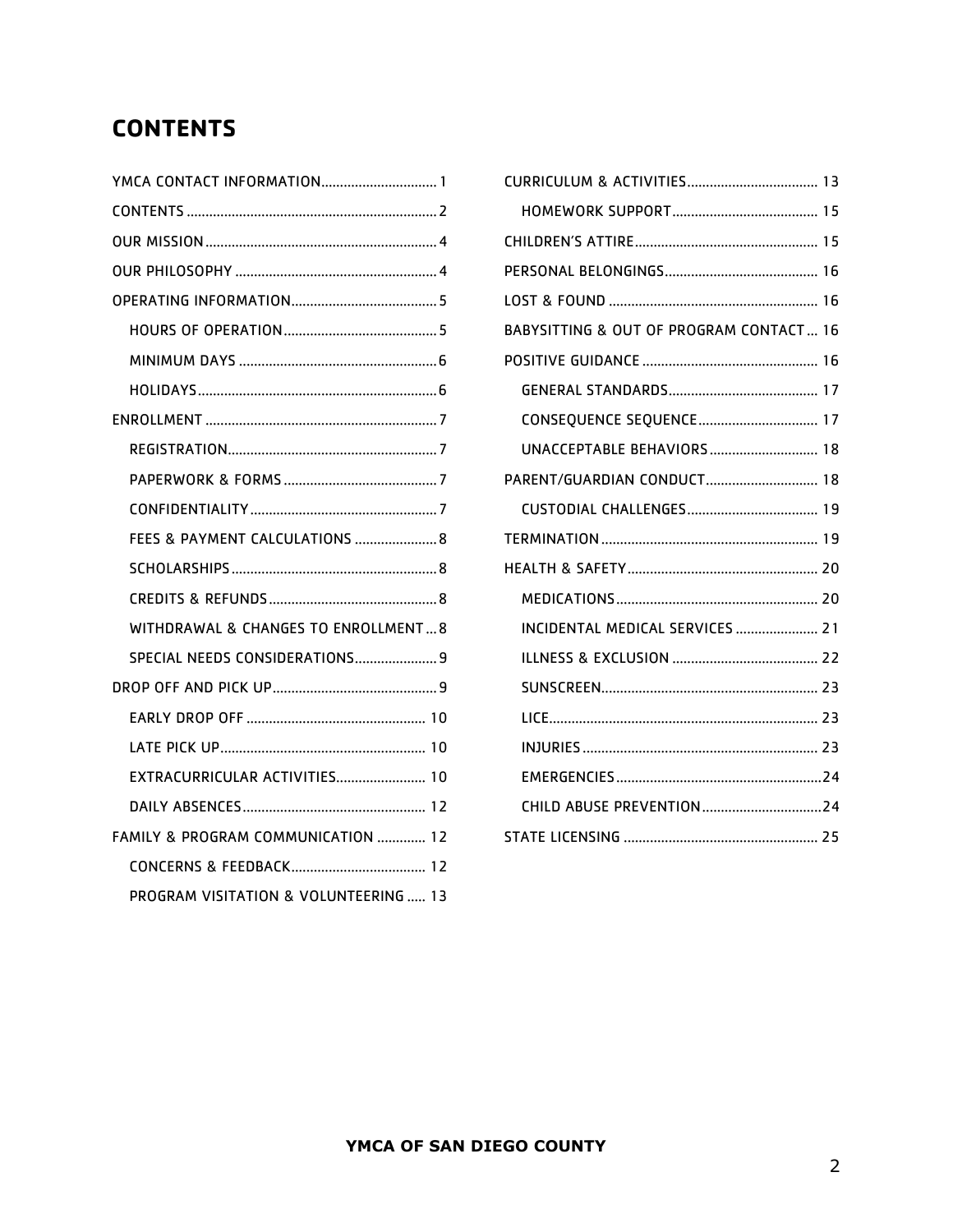Dear YMCA Family,

Welcome to our YMCA of San Diego County Child & Youth Development Character Builders Program. The Y is the largest and oldest provider of youth development services in San Diego County, with a long history of providing a real, positive impact in the lives of youth. We are dedicated to strengthening families as a community resource that nurtures the potential in children.

Our focus is to ensure a fun, enjoyable experience for your child, where they gain new knowledge, skills and abilities, in a safe and secure environment.

This handbook is your guide to this program. It explains operations, policies and procedures, safety precautions, activities, and communication standards. If you have a question that is not covered in this handbook, please contact your program's leadership.

Our programs are licensed by the state of California. Our excellent quality staff are background cleared through the Department of Justice and trained in CPR, First Aid, and Child Abuse Prevention to ensure the safety of your child.

We look forward to helping your child grow to their fullest potential and to building lasting relationships with your child, your family, and our community.

Sincerely,

Pana Hap Program Director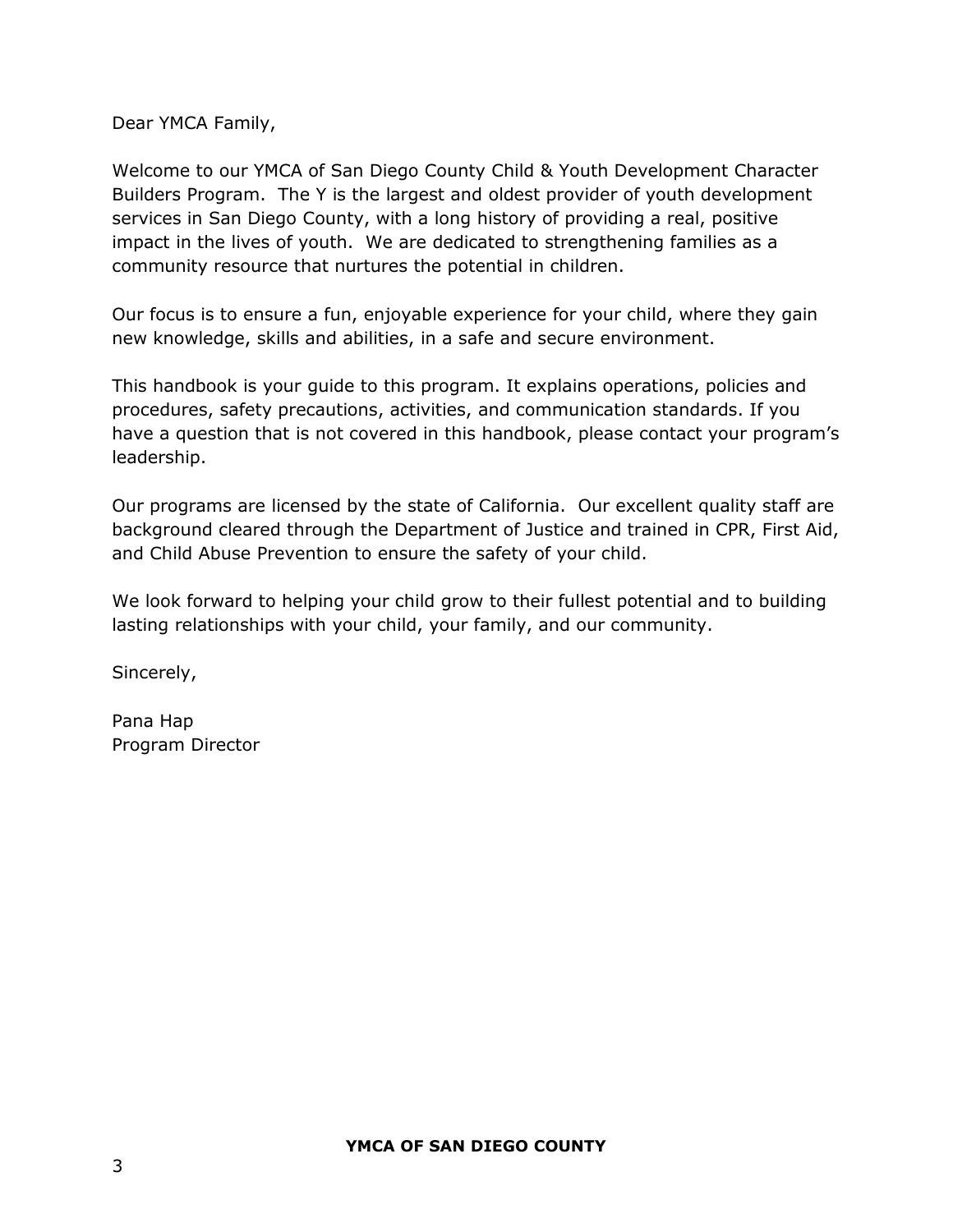# <span id="page-4-0"></span>**OUR MISSION**

The YMCA of San Diego County is dedicated to improving the quality of human life and to help all people realize their fullest potential as children of God through the development of spirit, mind and body.

Children will experience the YMCA Mission by participating in activities that:

- Develop SPIRIT by developing self-control, a willingness to volunteer and help others, the ability to stand up to peer pressure, valuing differences in others, making new friends, and finding a place where they belong.
- Develop MIND by gaining new knowledge, skills and abilities, being motivated to learn, assisting with homework, doing better in school, discovering what can be achieved, being open to new experiences, and ultimately pursuing interests they are passionate about.
- Develop BODY by leading a balanced and healthy lifestyle, serving healthy snacks, being physically active, eating more fruits and vegetables, and staying away from drugs and alcohol.

# <span id="page-4-1"></span>**OUR PHILOSOPHY**

The YMCA Child & Youth Development Programs respect the values and diversity each family holds, and we care for each child with warmth and compassion assuring that each child is safe and secure. We represent ourselves as positive adult role models and embrace strong, positive self-image through all our activities. We believe children are strong, capable learners who learn best through social and environmental interactions. Our staff members provide opportunities that stimulate each child's physical, social, intellectual, and emotional development. Our curriculum is used to plan for children's experiences, but also allows for adaptations and modifications to best meet the needs of all children.

YMCA Child and Youth Development Goals

It is our goal to provide all children in our care with a safe and secure environment, one in which they feel a sense of belonging, make friends, have strong relationships with staff, and most of all, a place they can have a fun, enjoyable experience.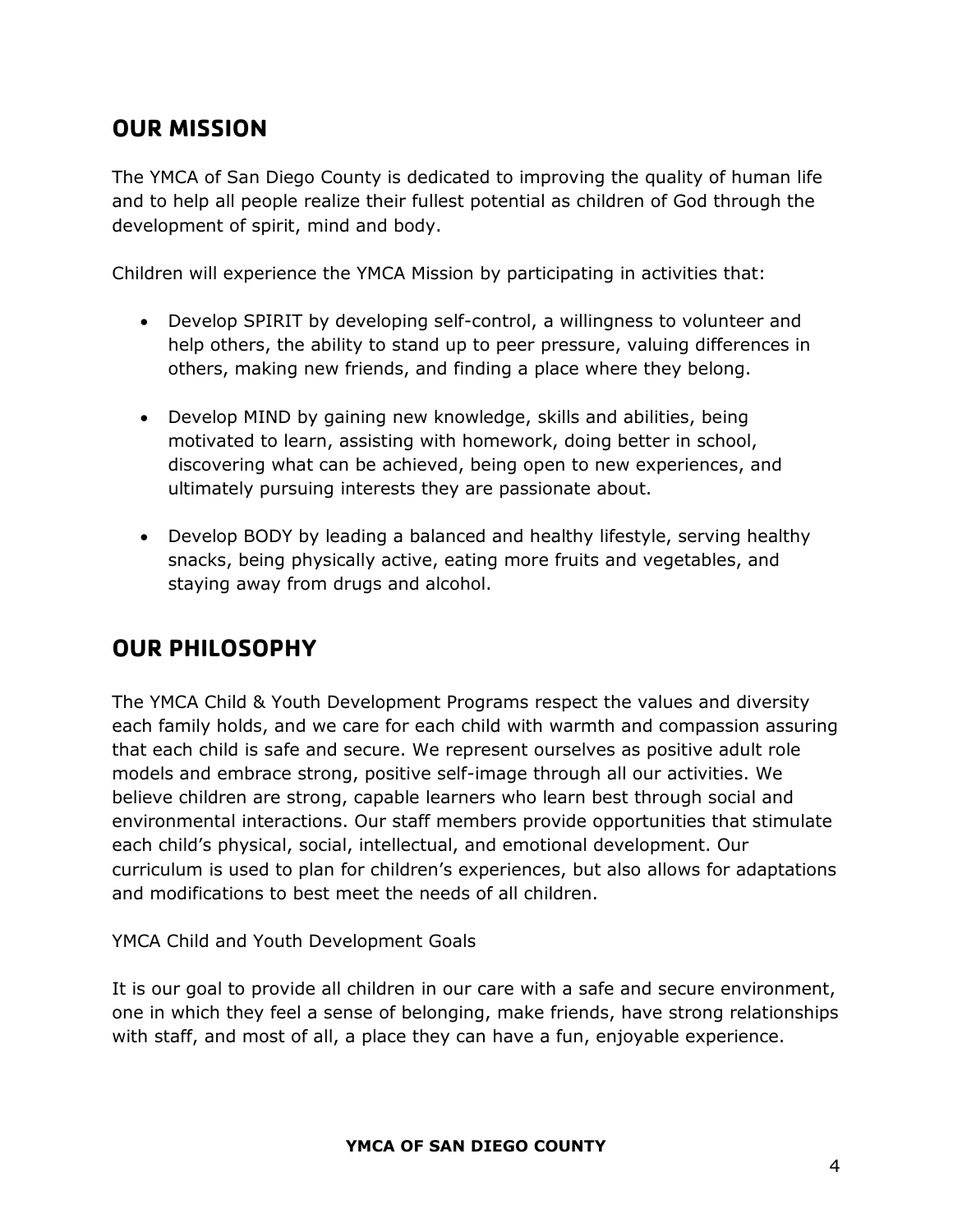- To help develop and demonstrate the YMCA's values of Caring, Honesty, Respect and Responsibility.
- To increase physical activity and self-control.
- To strengthen interpersonal and social skills.
- To stand up to peer pressure and value the differences in others.
- To be motivated to learn and do better in school.
- To pursue an interest they are passionate about and discover what they can achieve.
- To support and strengthen families, focusing on:
	- o Improving communications between you and your child.
	- o Connecting you to other families.
	- o Giving people an opportunity to give back and support their neighbor.

# <span id="page-5-0"></span>**OPERATING INFORMATION**

## <span id="page-5-1"></span>HOURS OF OPERATION

Program hours of operation are specific to each program and based on facility and school district schedules. The central area YMCA's offers programs at the following locations:

| <b>Mission Valley Location</b><br>Bay Park Elementary<br>2433 Denver Street<br>San Diego, CA 92110<br>Phone: (619) 261-1586 Email: 20baypark@ymca.org | License Number<br>376600552 | <b>Operating Hours</b><br>Mon-Fri: 6:30-9 AM<br>M, T, Th, F: 3:30-6 PM<br>Wed/Min Day: 1-6 p.m. |
|-------------------------------------------------------------------------------------------------------------------------------------------------------|-----------------------------|-------------------------------------------------------------------------------------------------|
| Longfellow Elementary<br>5055 July Street<br>San Diego, CA 92110<br><b>PM</b><br>Phone: (619) 302-7317 Email: 20longfellow@ymca.org                   | 376600371                   | Mon-Fri: 6:30-9 AM<br>M, T, Th, F: 3:30-6 PM<br>Wed/Min Day: 12:30-6                            |
| School of the Madeleine<br>1875 Illion Street<br>San Diego, CA 92110<br>Phone: (619) 302-8653 Email: 20som@ymca.org                                   | 376600593                   | Mon-Fri: 6:30-9 PM<br>Mon-Fri: 2:45-6 PM<br>Min Day: 12-6 PM                                    |
| Old Town Academy<br>2120 San Diego Avenue<br>San Diego, CA 92110<br>Phone: (619) 921-3871 Email: 20ota@ymca.org                                       | 376701230                   | Mon-Fri: 3-6 PM                                                                                 |
| <b>Toby Wells Location</b>                                                                                                                            | License Number              | <b>Operating Hours</b>                                                                          |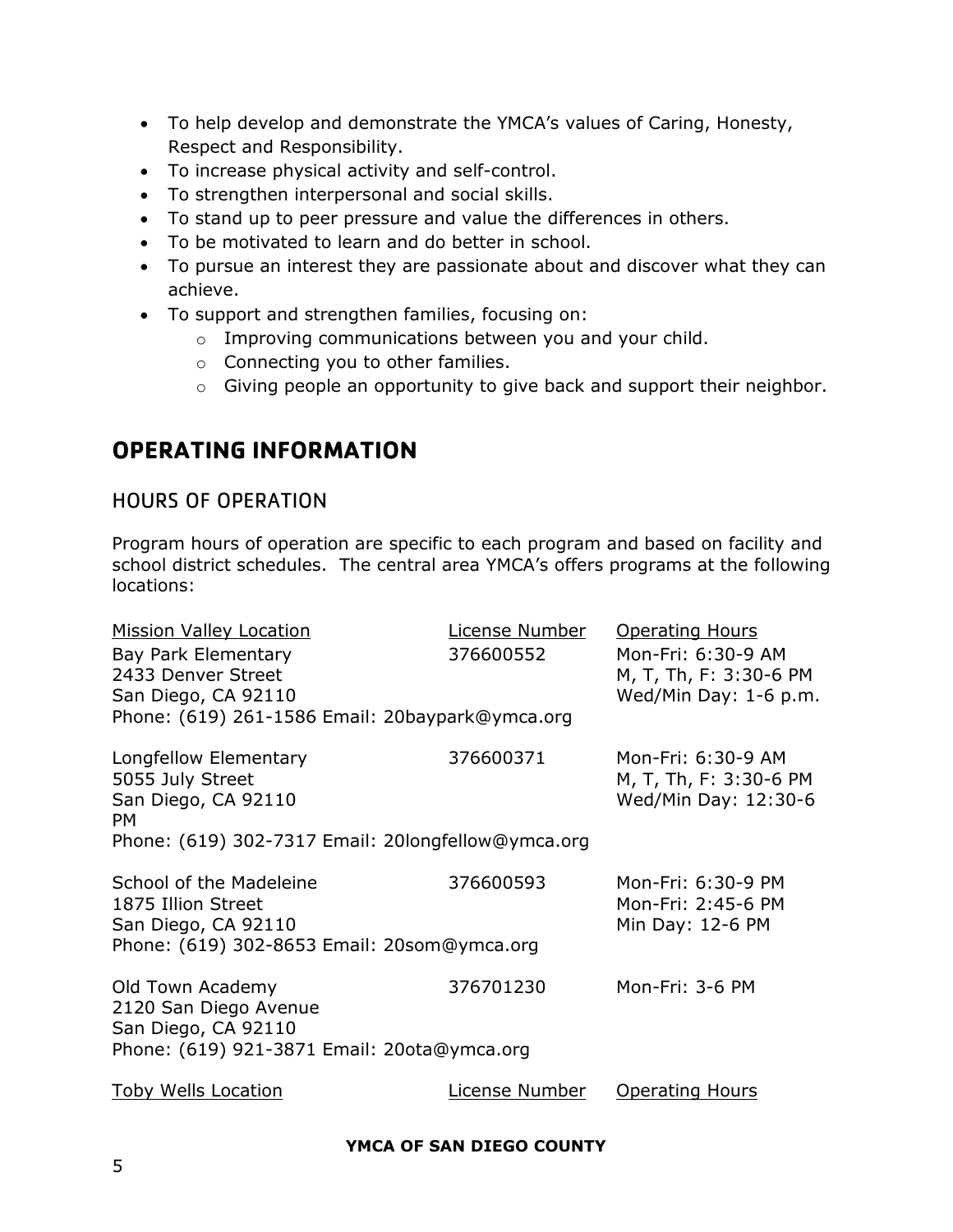| <b>Holmes Elementary</b><br>4902 Mt. Ararat Drive<br>San Diego, CA 92111<br>PM.                                                  | 372005393                   | Mon-Fri: 6:30-8:30 AM<br>M, T, Th, F: 2:55-6 PM<br>Wed/Min Day: 12:30-6  |  |  |  |  |
|----------------------------------------------------------------------------------------------------------------------------------|-----------------------------|--------------------------------------------------------------------------|--|--|--|--|
| Phone: (619) 300-0596 Email: 20holmes@ymca.org                                                                                   |                             |                                                                          |  |  |  |  |
| <b>Copley-Price Locations</b><br>Franklin Elementary<br>4481 Copeland Avenue<br>PM.<br>San Diego, CA 92116                       | License Number<br>376701260 | <b>Operating Hours</b><br>M, T, Th, F: 2:10-6 PM<br>Wed/Min Day: 12:15-6 |  |  |  |  |
| Phone: (619) 381-5799 Email: 20franklin@ymca.org                                                                                 |                             |                                                                          |  |  |  |  |
| <b>McKinley Elementary</b><br>3045 Felton Street<br>San Diego, CA 92104<br>Phone: (619) 307-3606 Email: 20mckinley@ymca.org      | 376701126                   | Mon-Fri: 6:30-8:30 AM<br>M, T, W, F: 3-6 PM<br>Thu/Min Day: 12:15-6 PM   |  |  |  |  |
|                                                                                                                                  |                             |                                                                          |  |  |  |  |
| Ocean Beach Elementary<br>4741 Santa Monica Ave<br>San Diego, CA 92107<br>Phone: (619) 592-0767 Email: 35 ocean beach @ ymca.org | 376700542                   | Mon-Fri: 6:30-8:30 AM<br>M, T, W, F: 3-6 PM<br>Thu/Min Day: 12:15-6 PM   |  |  |  |  |
|                                                                                                                                  |                             |                                                                          |  |  |  |  |

For additional schools serviced, program locations, program types, and the local YMCA branch location that services them:

- <span id="page-6-0"></span>On-Line: [www.ymcasd.org](http://www.ymcasd.org/)
- YMCA Childcare Resource and Referral: 1 (800) 481-2151

#### MINIMUM DAYS

For many schools, there are days when the children are released from school early (minimum days). In addition, schools may have minimum days on other various dates. On all days our after-school programs run from the time of school dismissal until the program closing time, regardless of dismissal time for the day.

#### <span id="page-6-1"></span>HOLIDAYS

Character Builders only operates on days when school is in session. For days when school is not in session there often are alternate care and/or day camp options at an additional fee. Please look for opportunities to register separately for these programs.

All programs are closed on the following holidays:

• New Year's Day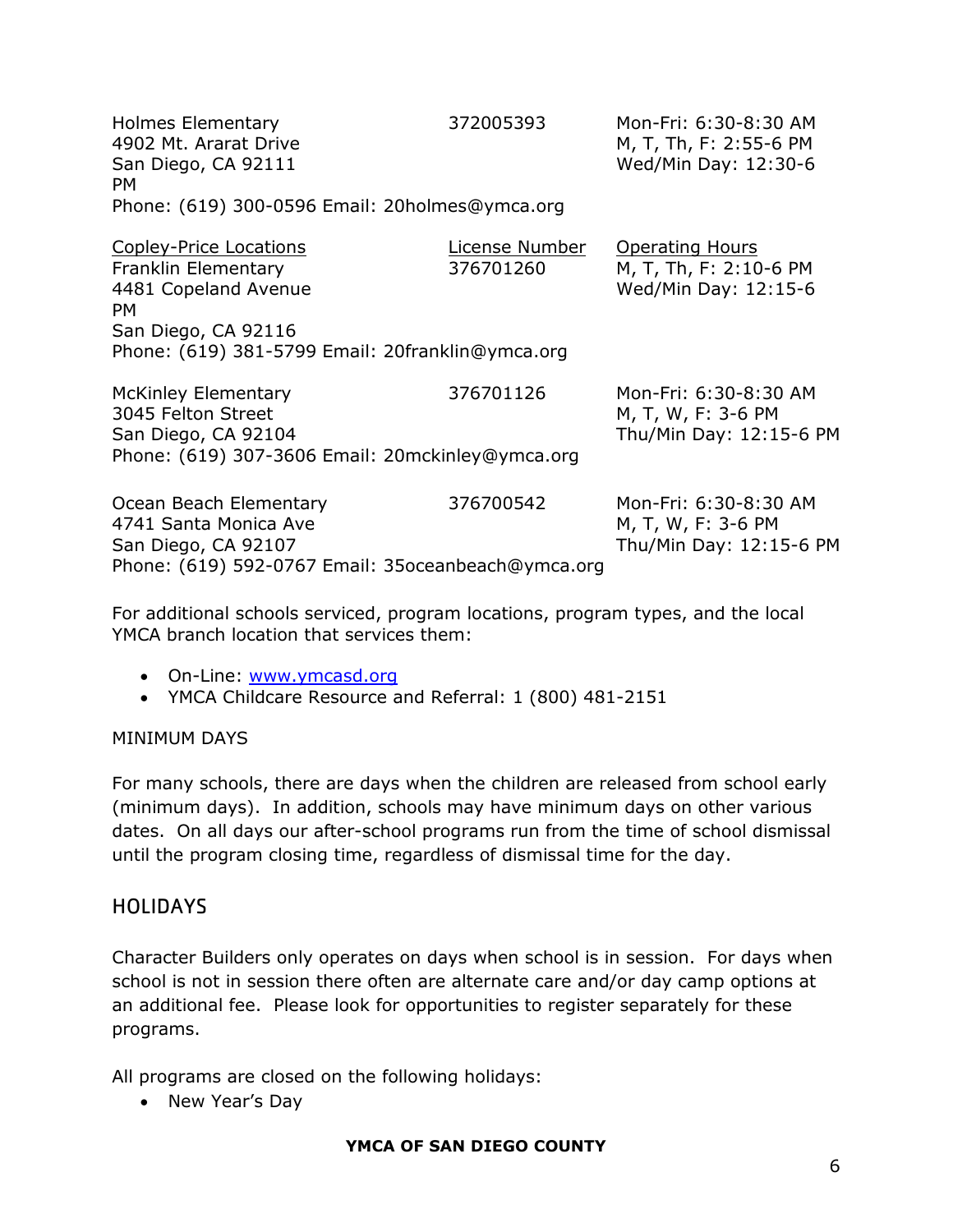- Memorial Day
- Fourth of July
- Labor Day
- Thanksgiving & the day after Thanksgiving
- Christmas Day

# <span id="page-7-0"></span>**ENROLLMENT**

## <span id="page-7-1"></span>REGISTRATION

A completed registration is required prior to attending our programs. You can register at your school's associated YMCA branch facility anytime during regular business hours. Once your registration materials and payment are completed and processed it may take up to three business days before your child can start in the program. We will inform you of the specific timeline at the time of registration completion.

## <span id="page-7-2"></span>PAPERWORK & FORMS

Per California State Licensing regulations, all forms and documents must be updated yearly. In addition, personal information (e.g. phone number, address, emergency contact, etc.) must be kept up to date throughout the year.

## <span id="page-7-3"></span>CONFIDENTIALITY

The YMCA keeps all personal information internal and does not distribute this information to any third-party organizations. However, by enrolling your child you acknowledge that, per Department of Social Services, Community Care Licensing, and Title 22 regulations, your child's file is available for review by the Department of Social Services and that representatives from these agencies may privately interview your child without prior parental/guardian permission.

In addition, law enforcement personnel may request the information listed in your child's file and may privately interview your child if necessary.

Please note, that the enrolling parent/guardian is the only person who is authorized to view, change enrollment information, and add or remove authorized pick-up information unless they indicate on the registration form that the additional parent/guardian or another authorized person may also do so. If additional persons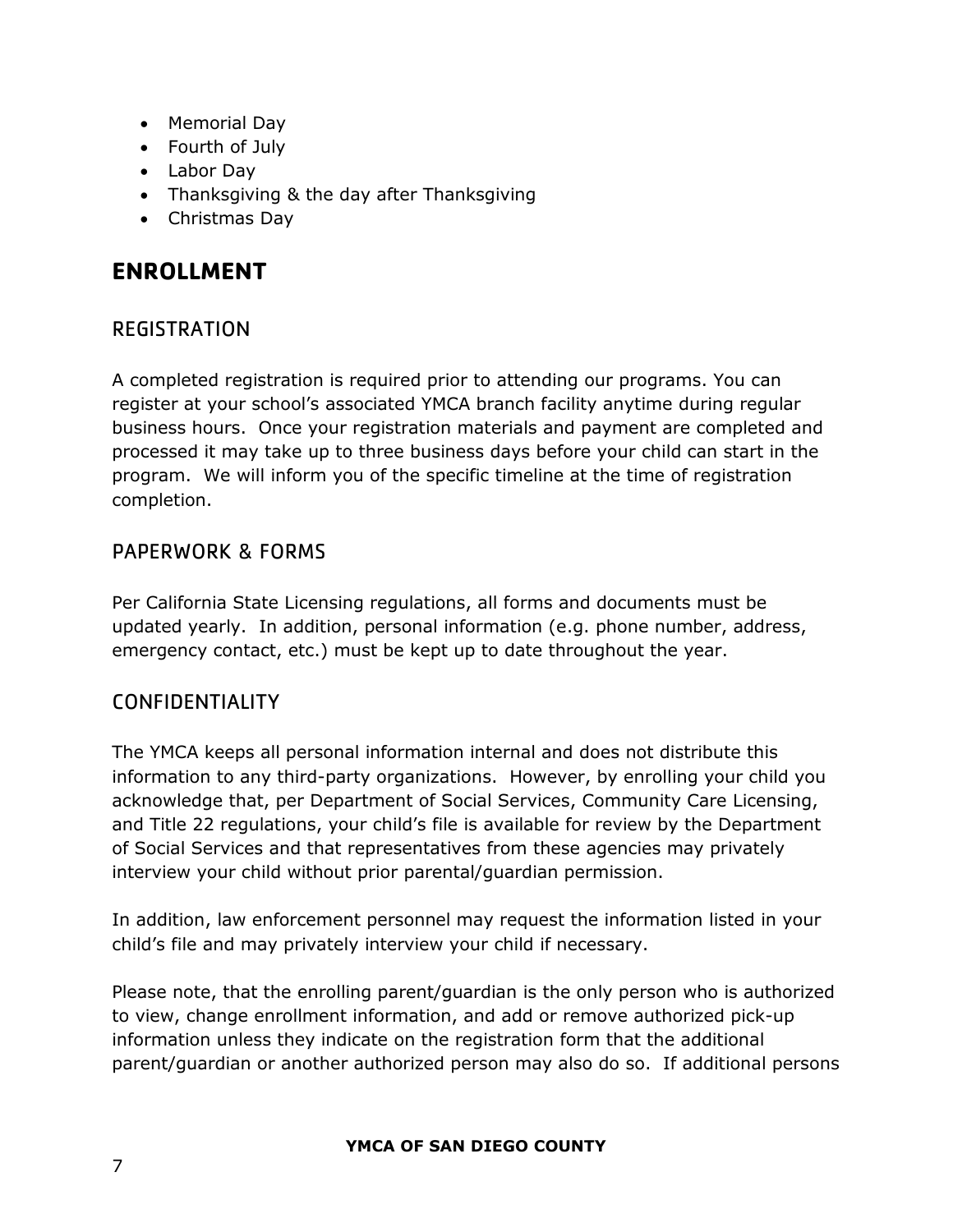are authorized, the enrolling parent/guardian retains the final decision making authority.

The YMCA does not release attendance or other program documentation without the consent of the enrolling parent or a court order. In addition, providing this information takes time and effort and may also require a fee for services and copying charges.

# <span id="page-8-0"></span>FEES & PAYMENT CALCULATIONS

The enrolling parent/guardian is responsible for all fees related to your child's participation including any co-pays, family fees, registration fees, and late pick-up fees. This includes families who receive assistance financially from the YMCA or third-party agencies (e.g. CDA, CRS, NACCRRA). These also include all gaps in financial coverage by these agencies and the costs of the program.

Payments are processed by bank draft or credit card draft on the  $10^{th}$  and the  $15^{th}$ of the month prior to childcare, respectively. For example, fees for childcare in October are drafted in September. Unpaid program fees, recurring non-sufficient funds (NSF), and/or returned payments will be cause for suspended enrollment and/or disenrollment from the program.

In an effort to provide a convenient and consistent monthly amount for families, our monthly fee calculations are based on the program service costs for the entire year/school year and averaged across all the months of service. Because of this, the days of service may vary month to month and, therefore, there are no credits or refunds for shorter months.

# <span id="page-8-1"></span>**SCHOLARSHIPS**

The YMCA provides scholarships for families who qualify. Applications are available through your local YMCA branch. These opportunities are made available through generous donations from participants, members, and community residents. If you are interested in donating or volunteering with raising funds to help families in need, simply contact any YMCA staff member. We are proud to be able to provide people with the opportunity to give back and support their neighbors.

# <span id="page-8-2"></span>CREDITS & REFUNDS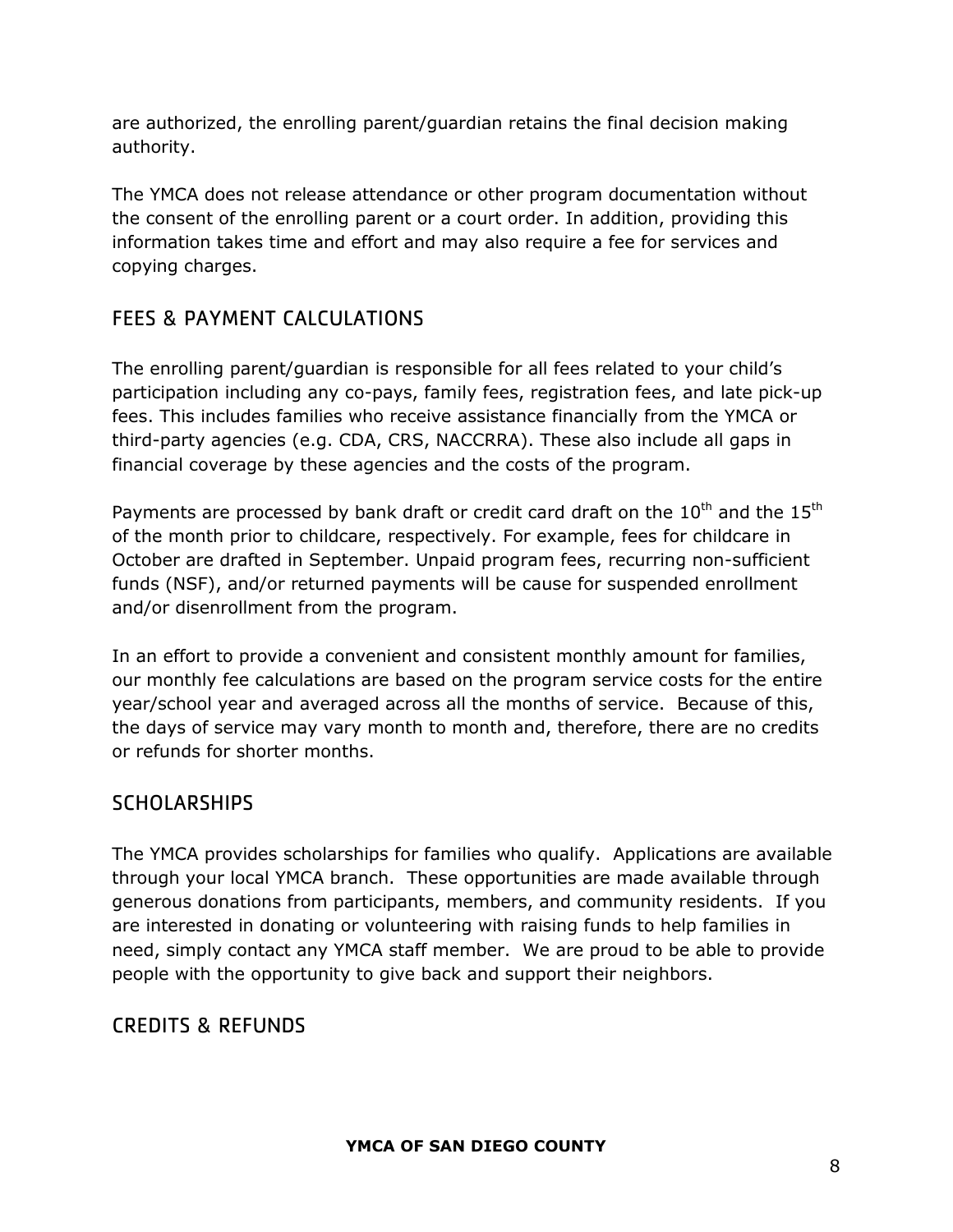When you enroll your child, you are reserving space, time, staffing, and provisions, whether or not your child attends. We do not make adjustments in the monthly fees for absence, illness, vacations, or non-participation.

## <span id="page-9-0"></span>WITHDRAWAL & CHANGES TO ENROLLMENT

Participants desiring to withdraw from the program need to provide ten business days written notification to the Mission Valley YMCA branch administrative office. Parents/guardians are responsible for the full (non-prorated) monthly program fee if a written notice is not received.

Changes in schedules or days of attendance also require a notification of ten business days to the Mission Valley YMCA branch administrative office to make the changes to your account. Approvals of changes in schedules or days are subject to availability.

## <span id="page-9-1"></span>SPECIAL NEEDS CONSIDERATIONS

The YMCA of San Diego County values the differences in all people within our association and the communities we serve. If, for your child to successfully participate in the program, our staff members need to know information or provide services for your child beyond the regular and normal capability of our program, you must contact your program's Program Director prior to enrollment. It is in this way that we can assess if we are able to reasonably provide the needed services, and if so, how and the timing of our ability to provide any necessary considerations prior to your child attending.

# <span id="page-9-2"></span>**DROP OFF AND PICK UP**

It is a requirement to sign your child in and out of the program each day they attend.

Persons dropping off children need to be a minimum of 18 years old, escort the child into the program, and will need to legibly sign their full name and note the exact time on the sign-in sheets.

Persons picking up children from the program need to be authorized in the child's registration packet, be a minimum of 18 years old, and will need to legibly sign their full name and note the exact time on the sign-out sheets.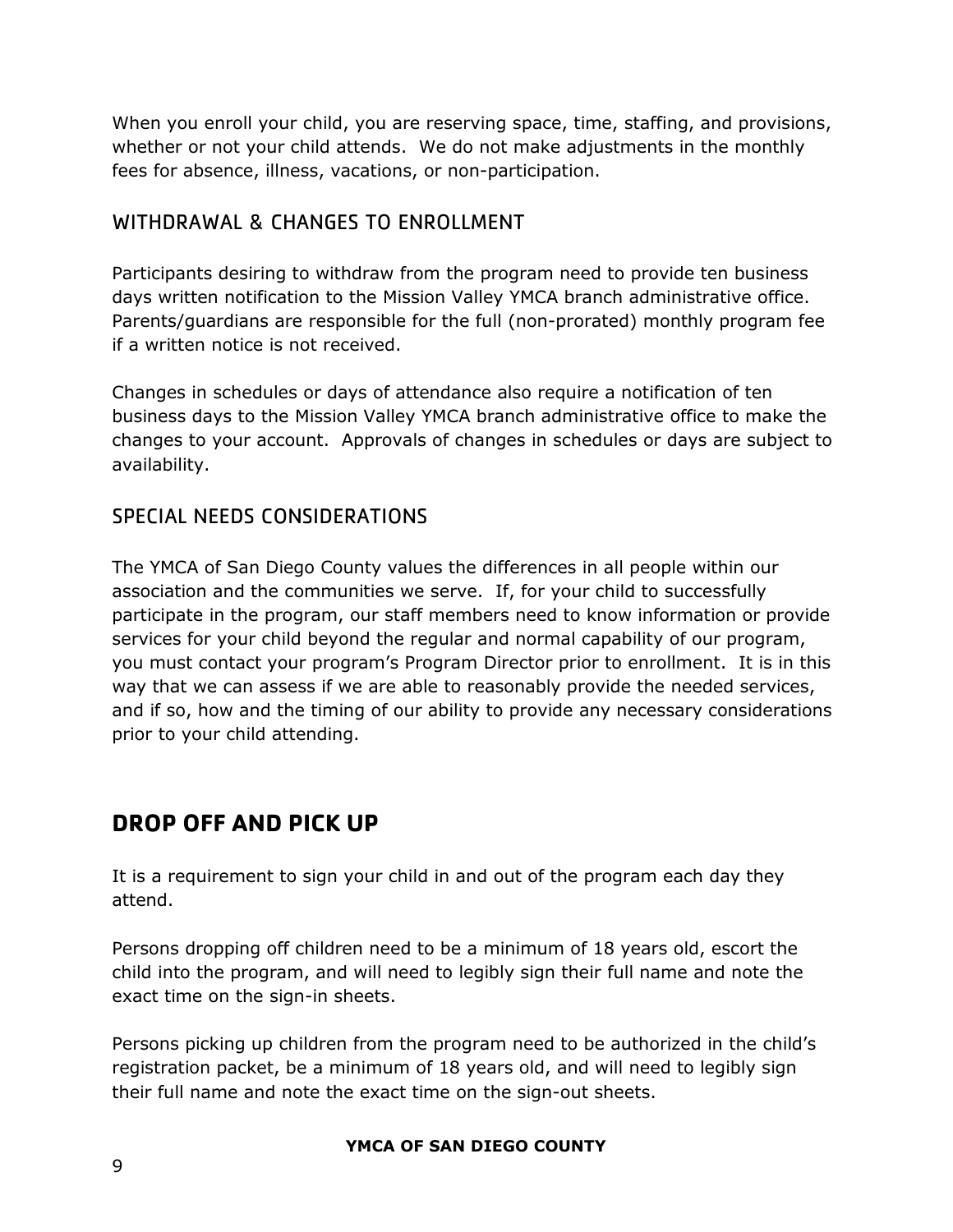For your child's safety, only authorized persons may pick up your child. Your authorized pick-up persons are designated in your child's registration packet. The enrolling parent/guardian is the only person who may edit who is authorized unless they indicate on the registration form that the additional parent/guardian or another authorized person may also do so.

All staff members are required to positively identify the authorization of all persons picking up children from the program. All persons must be prepared to present a valid government issued photo ID when picking up a child.

For the safety and security of the children, children may not have permission to sign themselves into or out of the program.

## <span id="page-10-0"></span>EARLY DROP OFF

To ensure your child's safety, all children in before-school programs will need to be signed into the program by an adult (18 years old or older) after the program opening time begins. Therefore, children should never be left unattended waiting for a program to begin.

## <span id="page-10-1"></span>LATE PICK UP

In the event a child is picked up after the program's closing time, a late fee of \$1 per minute after the program closing time will be assessed. Please do not pay in cash at this time. Instead, you will be asked to sign a form indicating the pickup time. This amount will be added to your YMCA account for billing.

When a child has been left after closing time, families can expect the following to occur:

- 1. We will attempt to make contact with all persons authorized to pick your child up from the program, starting with the parent/guardians.
- 2. Children left for over 30 minutes after the program closing time may be turned over to the local authorities.
- 3. The YMCA may terminate enrollment when a family is late picking up their child after the program closes on multiple occasions or a single excessive occasion.

# <span id="page-10-2"></span>EXTRACURRICULAR ACTIVITIES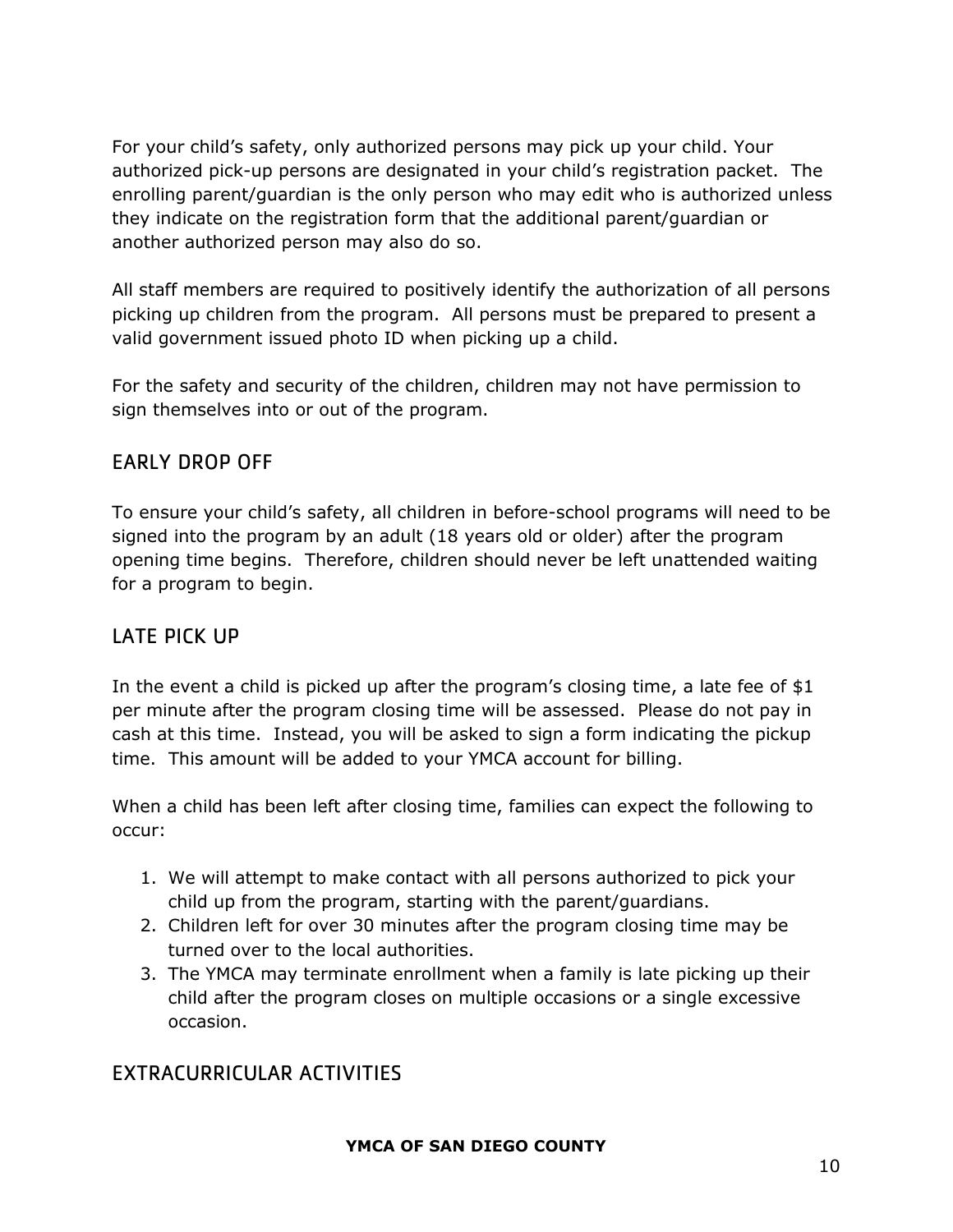Children often lead very busy lives, with multiple interests that happen before, during or directly after their YMCA program time. In order to ensure their safe transition, please note the following information and requirements:

If the Character Builders program is located at a school site and your child participates in extracurricular activities on their school campus:

Attending activities prior to their YMCA program requires written parent permission that includes days and times, expected arrival time to our program, type of activity, and names of authorized escorts to and from the activity (ask for a Kids Going Places Log to utilize the Y's pre-made form). Children will be signed in to the YMCA program at the time of arrival from the activity.

Attending activities during YMCA program time: the names of the adults who are operating the extracurricular activity will need to be added to your child's authorized pick-ups. They will then be responsible for signing your child out of and back into the program on the extracurricular activity days.

During extracurricular activities, your child will not be under the care of YMCA staff.

If the Character Builders program is located at or near your local YMCA branch and your child participates in extracurricular activities offered by their local YMCA:

Attending other YMCA activities prior to the YMCA Character Builders program requires written parent permission that includes days and times, expected arrival time to our program, type of activity, and names of authorized escorts to and from the activity (ask for a Kids Going Places Log to utilize the Y's pre-made form). Children will be signed in to the YMCA program at the time of arrival from the activity.

Unfortunately, due to legal requirements, we are unable to allow children to attend other YMCA activities once they have signed into the YMCA Character Builders program, except when an authorized person signs them out and back in. The enrolling parent/guardian may add another adult (who is not a YMCA staff member) to your child's authorized pick up list. They will then be responsible for signing your child out of and back into the program on the extracurricular activity days.

During extracurricular activities your child will not be in a California State Licensed program or in the custodial care of YMCA staff.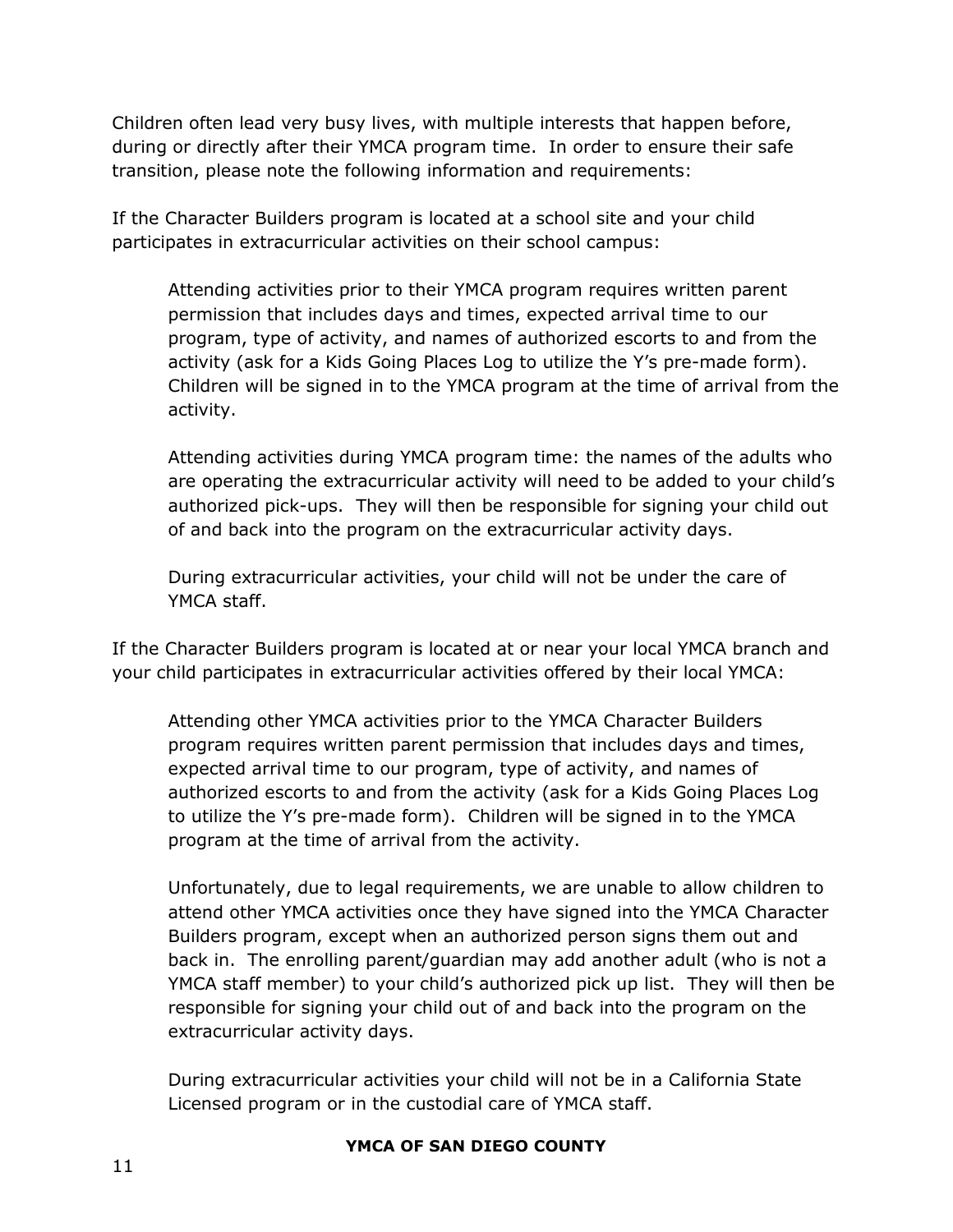There are times when our programs have the ability to add programming to the Character Builders program in collaboration with our other YMCA departments. In these cases, the programming is conveniently offered as part of the Character Builders program and, therefore, your child will still be in the care of their regular YMCA staff and no sign-in or sign-out transition will be necessary.

# <span id="page-12-0"></span>DAILY ABSENCES

If your child is going to be absent, it is important that you notify the program. In the event that your call goes to voicemail, please leave us a message. If you do not notify us of your child's absence, the YMCA may attempt to contact you to verify the absence.

# <span id="page-12-1"></span>**FAMILY & PROGRAM COMMUNICATION**

Excellent communication between staff and parents is essential in providing quality care for your child. We provide multiple avenues for communication regarding your child, as well as, feedback for our programs. These can include: newsletters, activity calendars, parent advisory committees, bulletin boards, in person communication at drop-off and pick-up, surveys, email, and special events. It is through these methods that we keep our families informed of their child's progress, achievements and daily activities.

# <span id="page-12-2"></span>CONCERNS & FEEDBACK

The YMCA of San Diego County is dedicated to developing and maintaining high levels of service to families participating in the Character Builders program. We want to hear from you if we have and if we have not accomplished this goal. Any of our YMCA staff are available to assist you with your concerns or questions and will work with you to find a resolution. In the event that a concern is not resolved to your satisfaction, you may contact your Site Supervisor or the Program Director. You have the right to share concerns without the fear of retaliation. All concerns will be investigated and addressed with the appropriate parties.

As part of our continual improvement process, we have an annual independent survey for parents as a tool to help us know what we are doing well, as well as, to improve the quality and care within our programs. Please look forward to this confidential survey coming out in November and we look forward to you providing us your honest feedback.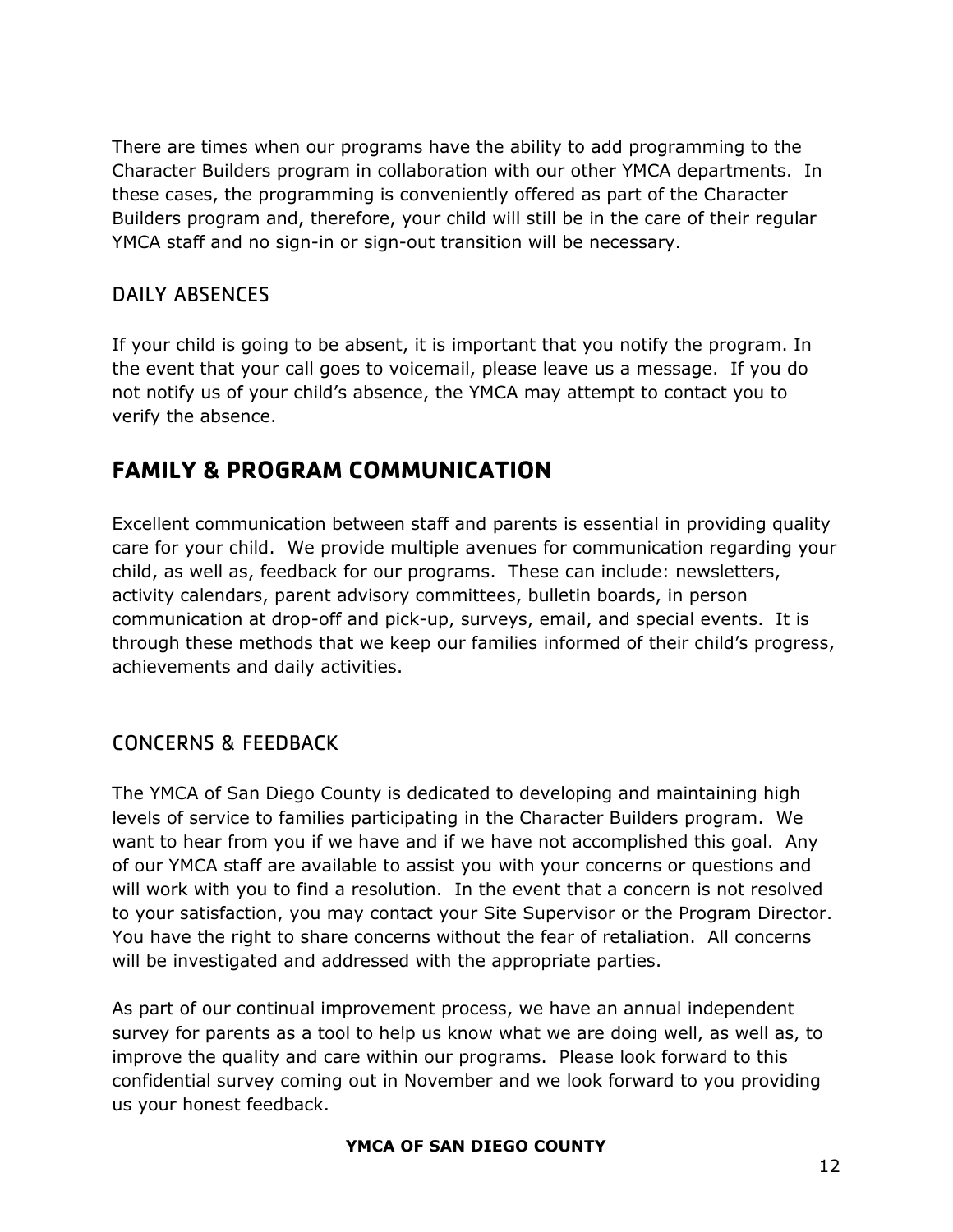## <span id="page-13-0"></span>PROGRAM VISITATION & VOLUNTEERING

We are committed to providing a family-friendly environment. You are welcome to visit and observe the program at any time. Please simply check in at the program first. We ask, however, that you resist the urge to engage with the children and disrupt their routines. Opportunities for engaged family involvement will include family events, volunteering and/or Annual Campaign to raise funds for scholarships.

We welcome all parents/guardians to become volunteers in our program. This equips you with the opportunity to assist, interact with, and engage the students within the program. To volunteer, please speak with your program's leadership as you will need to complete the YMCA of San Diego County Volunteer Application. In addition, state licensing requires a volunteer to provide current documentation of a recent health screening, Tuberculosis screening, and Measles (MMR), Pertussis (TDAP), and flu immunizations.

# <span id="page-13-1"></span>**CURRICULUM & ACTIVITIES**

Our Character Builders programs are staffed at a ratio of 1 staff for a maximum of 14 children in accordance with Title 22 Licensed guidelines.

Our curriculum is centered in helping children gain new knowledge, skills and abilities, building their confidence, and discovering what they can achieve. We do this through an organized curriculum, as well as, in helping them build friendships where they feel a sense of belonging in the program. The YMCA has three major areas of focus:

**Youth Development:** we engage youth in activities that promote learning. YMCA activities include and encourage problem solving and reasoning skills. We work with youth to be open to new experiences and pursue interests they are passionate about.

**Healthy Living:** we serve healthy snacks and focus on health and wellness by involving youth in activities that keep them physically active, engaging in outdoor moderate to vigorous physical activities, and teaching youth about healthy eating habits such as eating more fruits and vegetables.

**Social Responsibility:** our activities encourage making friends, conflict resolution skills, standing up to peer pressure, valuing differences in others, and creating opportunities to achieve, regardless of ability. In a fun and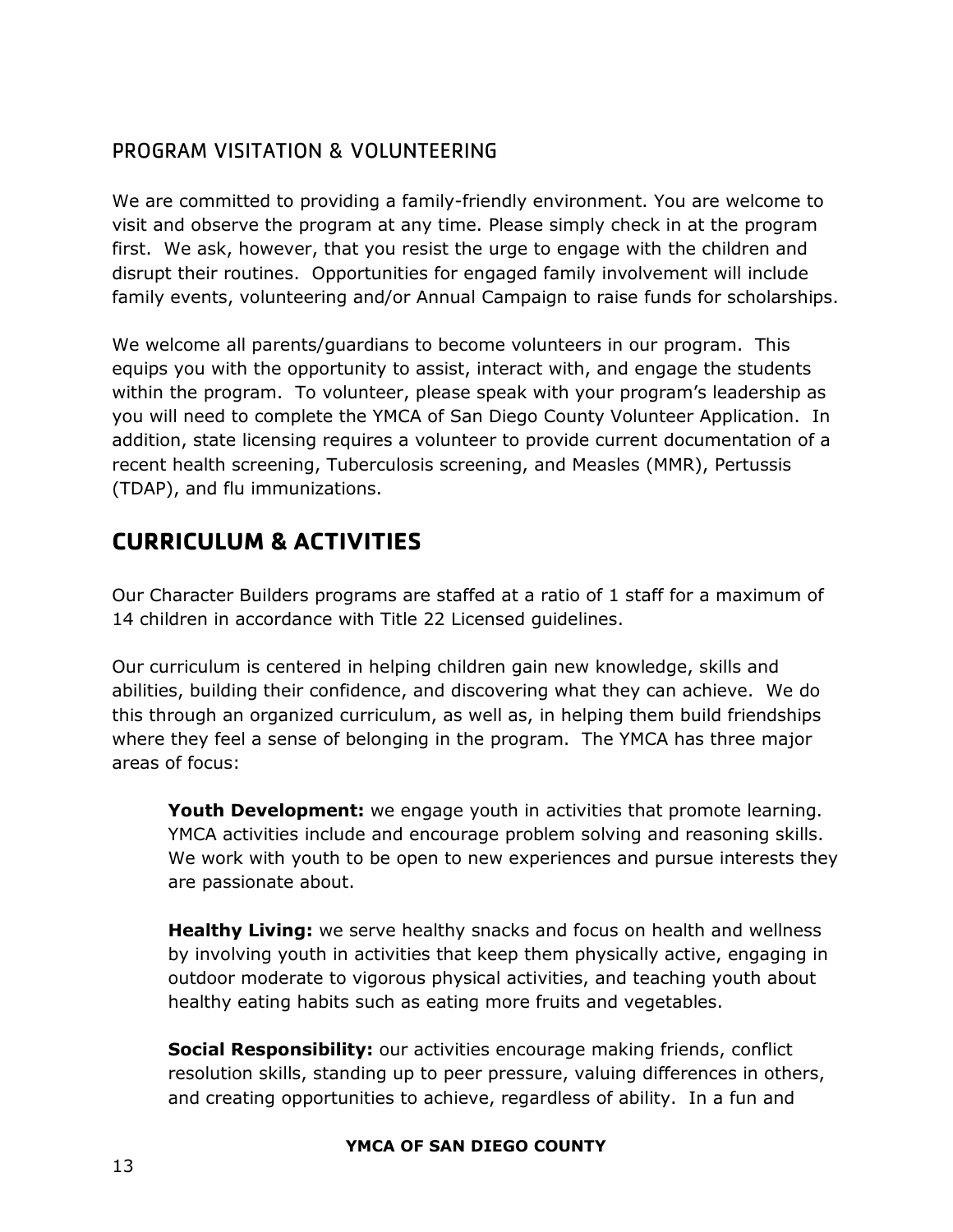enjoyable environment we enhance self-esteem, gain greater self-control, and a willingness to volunteer and help others.

There are eight core components that our curriculum focuses on:

- 1. Arts and Humanities: drama, art, music, and poetry.
- 2. Character Development: demonstrating caring, honesty, respect, and responsibility.
- 3. Health, Wellness and Fitness: becoming physically active, eating more fruits and vegetables, leading a more balanced lifestyle.
- 4. Scaffolding: a variety of instructional techniques used to move students progressively toward stronger understanding, gaining confidence, and ultimately, a greater motivation to learn.
- 5. Literacy: reading, writing, speaking, and critical thinking.
- 6. Science and Technology: biology, environmental awareness, and problemsolving skills.
- 7. Service Learning: civic awareness, volunteering and helping others, valuing diversity, and leadership skills.
- 8. Social Competence and Conflict Resolution: strategies to deal with conflict, positive interactions, self-control, and socialization.

Although the framework prescribes eight core areas, Y staff, parent advisory committees and the participants themselves are encouraged to collaborate. This collaboration works to design a well-balanced curriculum that meets the needs of children and families.

The specific activities associated with the eight core components generally take place in one, or several, of the following contexts, each of which is balanced throughout the day and week.

- Child Directed: Participants have the option of choosing from several selfdirected interest areas. These can include: art, dramatic play, manipulatives, science, literacy, math, music & movement, and outdoor play.
- Small & Large Group: Staff directed activities challenge the children to work together. These types of activities include: reading circles, indoor & outdoor games, arts & crafts, and service learning projects.
- Lunch & Snack: In most programs where lunch takes place, children will need to bring their own lunch each day. As part of healthy living and eating standards, a nutritious snack containing a fruit or vegetable is served daily within the program. If your child has specific dietary needs or restrictions,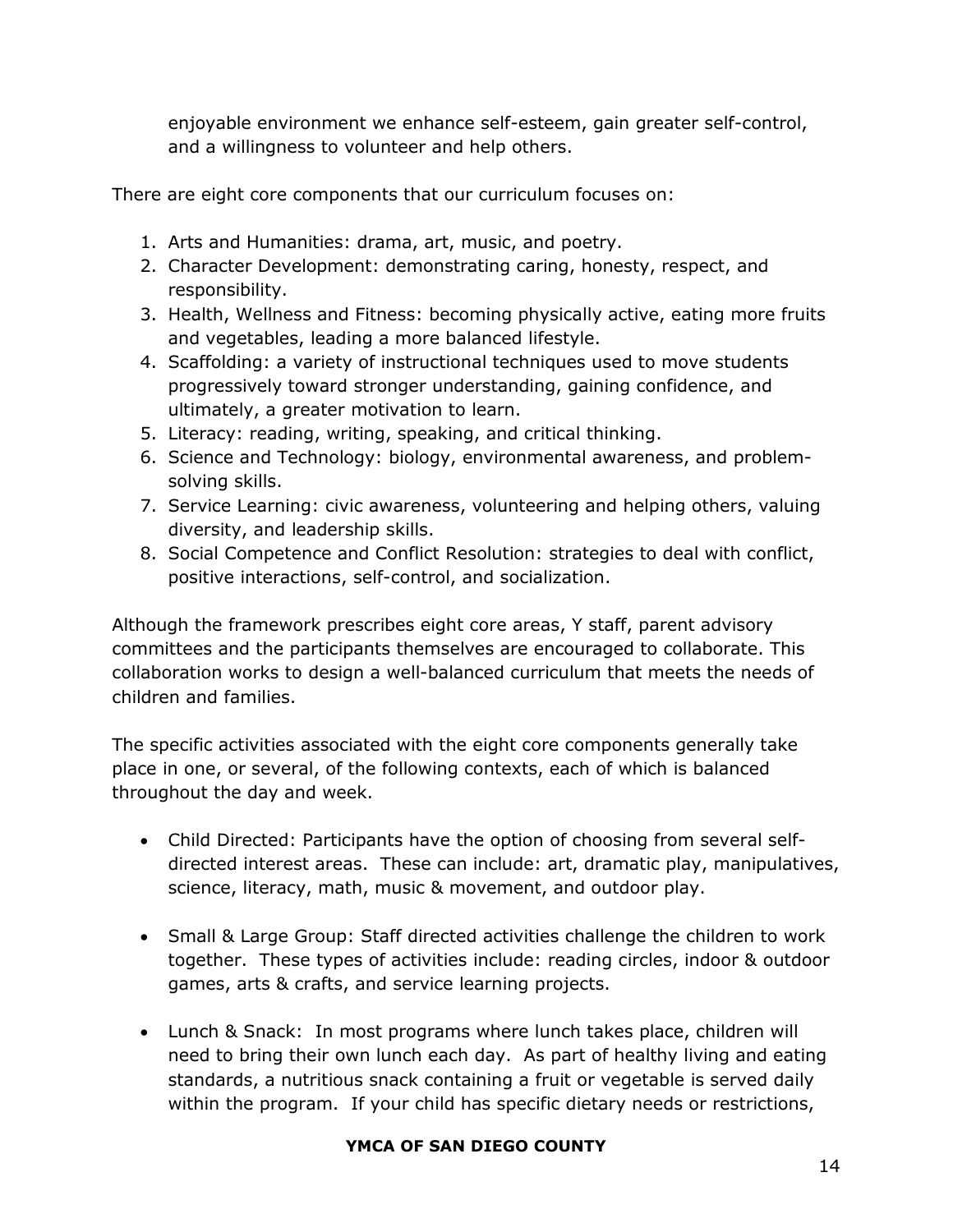please reference the program's snack calendar for days when you may want to provide your own snack.

 Rest Time: A quiet rest time is provided in some of our younger school-age programs. You may be asked to provide a pillow and/or linens if your child attends a program where rest times are taken. Children are required to relax quietly during this time.

With the exception of rest time, each of these components can take place in both outdoor and indoor environments.

## <span id="page-15-0"></span>HOMEWORK SUPPORT

In an effort to help create additional opportunities at home for valuable family time activities, each of our Character Builders programs offers children an opportunity to complete their homework with daily homework support. Our staff are available to provide assistance and basic tutoring. However, students with excessive homework assignments and/or in need of more intensive tutoring may not complete their homework during the allotted program time.

Our philosophy of developing the spirit, mind, and body drives our belief that daily participation in each of the program curriculum areas is vital to developing well rounded, healthy children. Therefore, the time allotted to homework each day, is limited.

We understand that not all families wish for their children to complete their homework in the program, and would rather have them work on it at home. This is a wonderful way for you to connect with what your child is learning. We ask that your child come prepared to engage in a low active, non-disruptive, activity during the daily homework support time.

Upon starting the program, we ask families to complete one of our Homework Contracts with their child. This ensures that your child understands your expectations for how they use the allotted homework time, as well as, informs our team members on how to best support your child.

# <span id="page-15-1"></span>**CHILDREN'S ATTIRE**

Attire should be appropriate for a child's environment and allow participation in a wide range of activities. As many of our activities are outdoors and highly active, close toed shoes are highly recommended, as well as clothing appropriate for the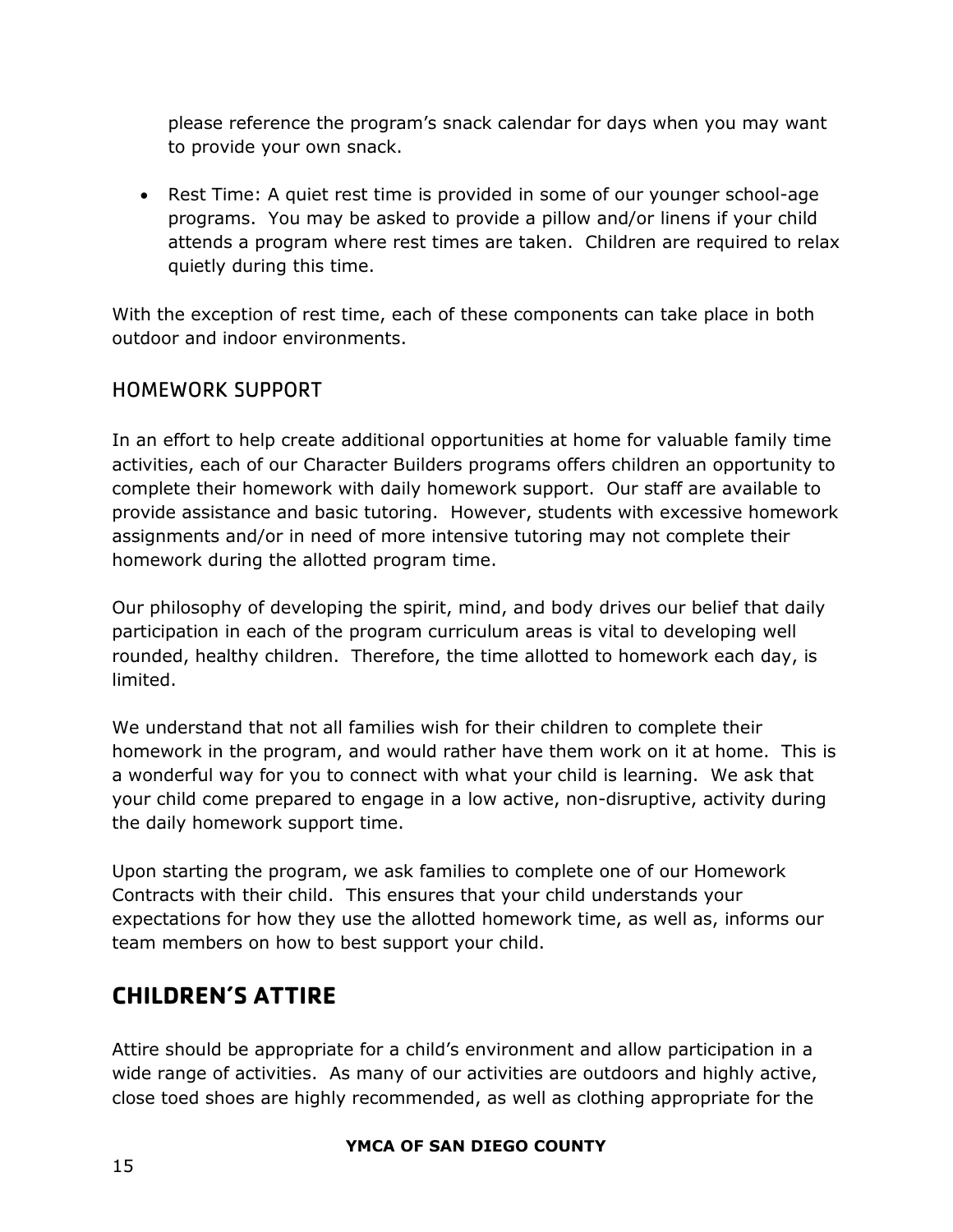ambient weather. Additionally, based on our daily activities, children may be exposed to materials such as dirt, paint, markers, etc. that can soil clothing.

# <span id="page-16-0"></span>**PERSONAL BELONGINGS**

The YMCA will provide a designated place for your child's belongings during the program. However, personal belongings are the responsibility of the child. The YMCA is not responsible for lost, damaged, or stolen items.

Please discourage your child from bringing toys, games and electronics. The YMCA provides toys and games for the children's use. Toys brought from home often cause problems with other participants or end up lost or broken. Electronics including phones, gaming devices, and tablets should always be left at home.

# <span id="page-16-1"></span>**LOST & FOUND**

If your child loses an item, please ask a YMCA staff to direct you to the lost and found location. Each program maintains a designated area for lost items. Please note that the YMCA is not responsible for these items. Items left for longer than one month may be donated to another charitable organization.

# <span id="page-16-2"></span>**BABYSITTING & OUT OF PROGRAM CONTACT**

We hope that you and your child are excited about and have excellent relationships with their YMCA staff members. Please understand that, outside of working hours, YMCA staff may not interact or otherwise have intentional contact with children they meet through YMCA programs, including activities such as baby-sitting or going to birthday parties.

# <span id="page-16-3"></span>**POSITIVE GUIDANCE**

Each program has basic standards which all children are expected to follow. They may be adjusted or reworded slightly at your child's specific program to align with the school's rules, but will include the following elements:

- Show respect for yourself, others, staff, materials, and the environment.
- Be safe and kind in your actions.
- Use honest, kind words and speak for yourself.
- Follow the directions of YMCA staff members.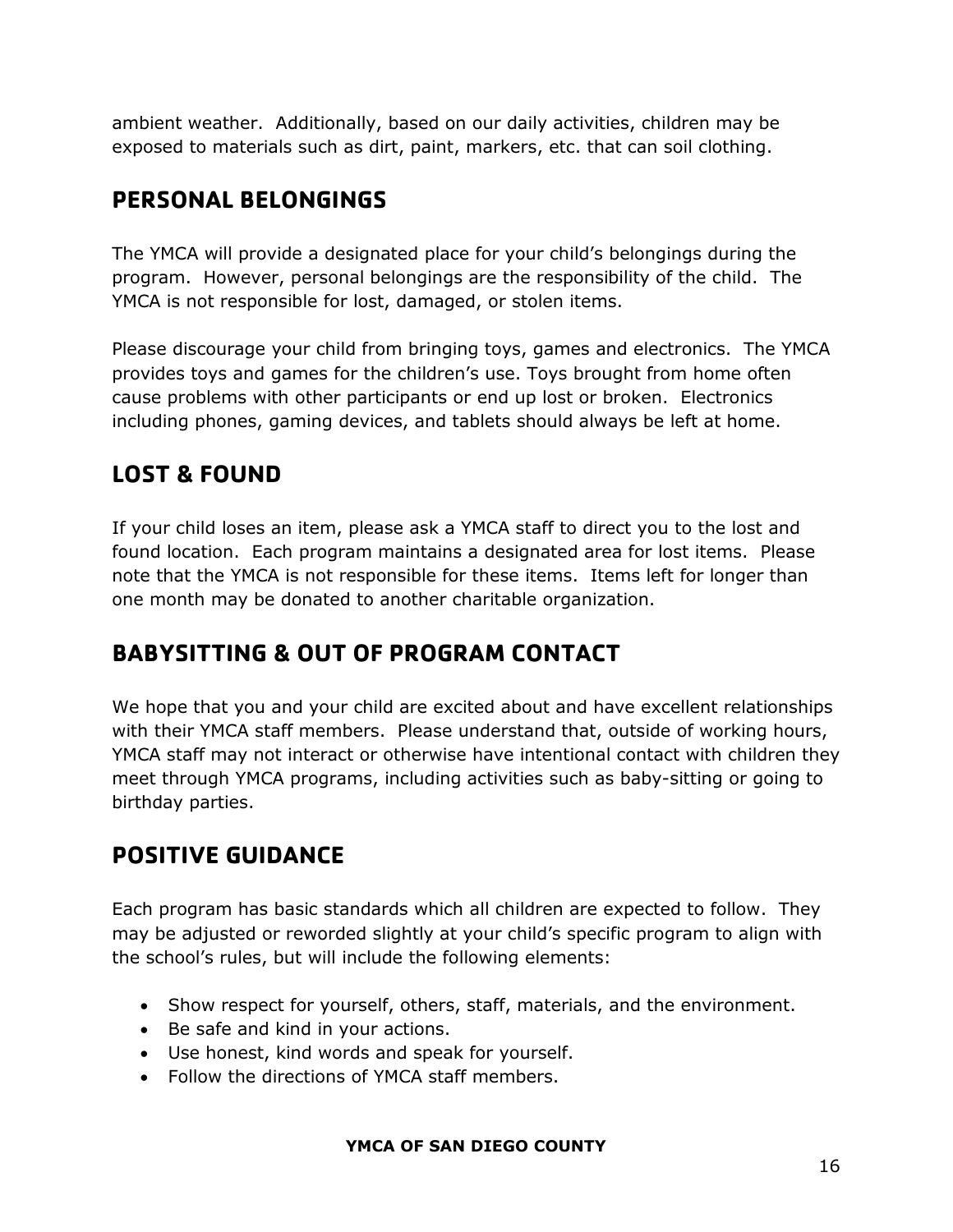We understand that children are not always successful in demonstrating these standards and that being a child is a learning process that involves understanding, practicing, and testing different types of behaviors and decisions. We strive to help guide children into becoming caring, honest, respectful, and responsible individuals. Our strategies focus on children learning to become self-sufficient, have selfcontrol, and be responsible for themselves.

## <span id="page-17-0"></span>GENERAL STANDARDS

Guidance focuses on the expected, appropriate behavior, rather than on the negative, inappropriate behavior.

- Guidance is a process of teaching, learning, and positive reinforcement.
- Developmentally appropriate guidelines are established for the children.
- Limits are set to foster caring, honest, respectful, responsible, and selfsufficient behaviors.
- Positive Guidance is integrated into the overall plan of the program.
- Staff members treat each child with respect and dignity.
- Consequences are developmentally appropriate and designed to teach: belittlement and corporal punishment are never allowed.
- Behavioral concerns of individuals are not discussed with other parents.

# <span id="page-17-1"></span>CONSEQUENCE SEQUENCE

For minor concerns, staff members will work with individual children to create learning opportunities. Potential strategies may include:

- Reasoning and education.
- Redirection to another activity.
- Taking a break from the current activity.
- Being provided time to think or calm.
- Having a conversation with staff or other students about their decision making process.
- Follow-up behaviors to rectify the situation.
- Revisiting the rules and standards of the program.
- Discussing the YMCA core values of Caring, Honesty, Respect and Responsibility.

Unfortunately, not all behaviors are minor. When the above steps are ineffective in redirecting behavior, the following steps may be taken:

• A parent/guardian will be called.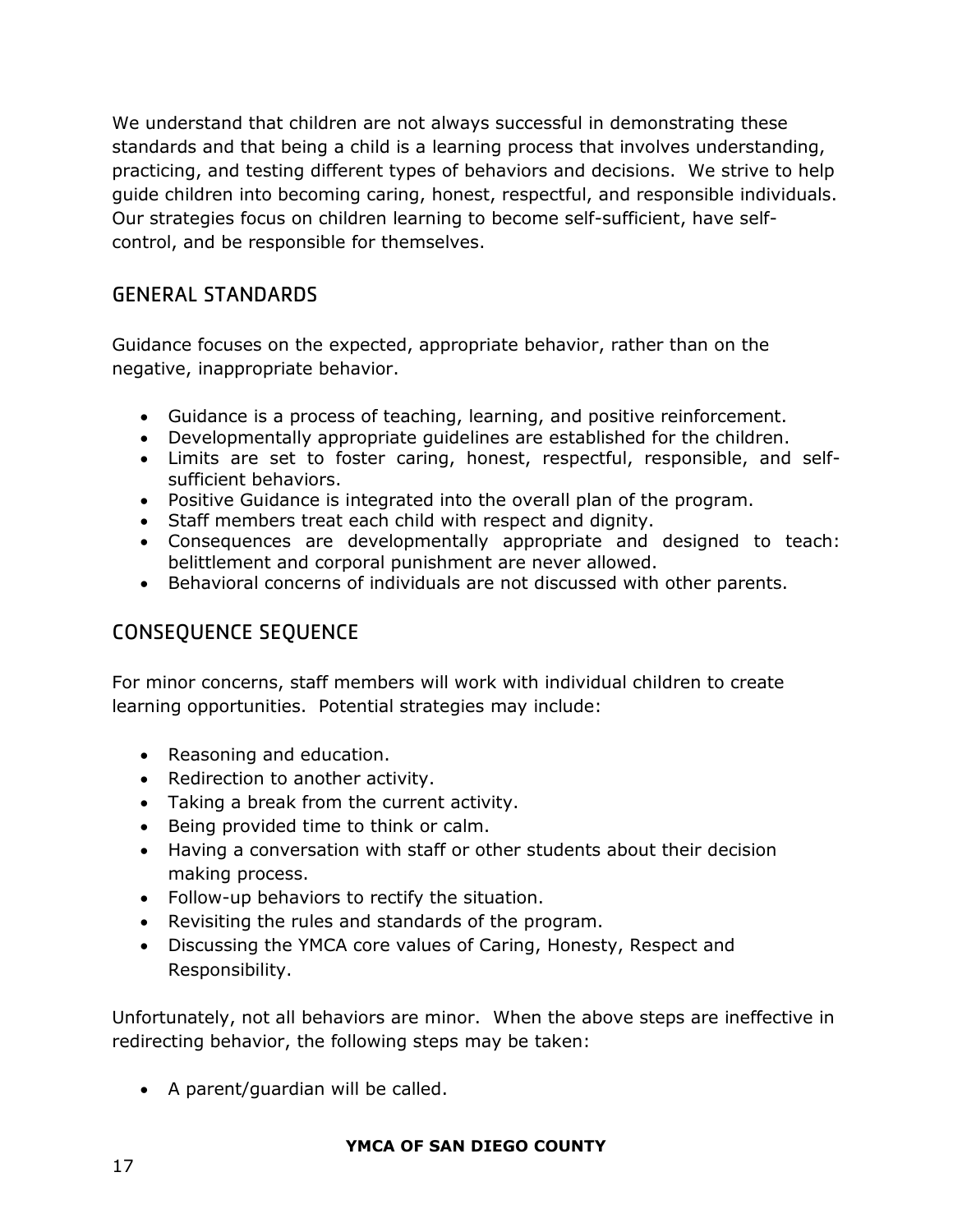- The child may be sent home for the day.
- A family conference to discuss and create strategies for success plan.
- For unacceptable or continuous behaviors, the child may be suspended for a pre-determined length of time.
- Behavior that is continually disruptive, unacceptable, and/or dangerous may result in termination from the program.

It is our goal to inform families of all major behavior challenges within the program. We do this in an effort to share our experiences and learn best strategies from each other as partners with families, working toward the success of each child.

The YMCA works as a partner with the school your child attends. When a child is sent home or suspended from school, they may not attend the Y program on those days. No credit or refunds for the program will be given.

# <span id="page-18-0"></span>UNACCEPTABLE BEHAVIORS

- Causing harm to oneself, other youth, staff, or property.
- Threats of harm to oneself or others.
- Continuous inability to adhere to program guidelines.
- Willfully leaving program boundaries.

# <span id="page-18-1"></span>**PARENT/GUARDIAN CONDUCT**

It is important that all adults present around children in YMCA programs act as role models for the children. The YMCA of San Diego County believes that all persons deserve to be treated with respect, in a safe environment.

The YMCA of San Diego County Parent/Guardian Code of Conduct details acceptable conduct as required of all parents, guardians, family members, and authorized pickups. The complete Code of Conduct is posted at the program location and is available upon request.

Persons entering the program are expected to:

- Ensure the safety of all children by following all guidelines as outlined in this Family Handbook.
- Act in the best interest of the children, staff, and other families.
- Allow YMCA staff to handle all disciplinary situations with children who are not your own.
- Respect the confidentiality of the children, staff, and other families.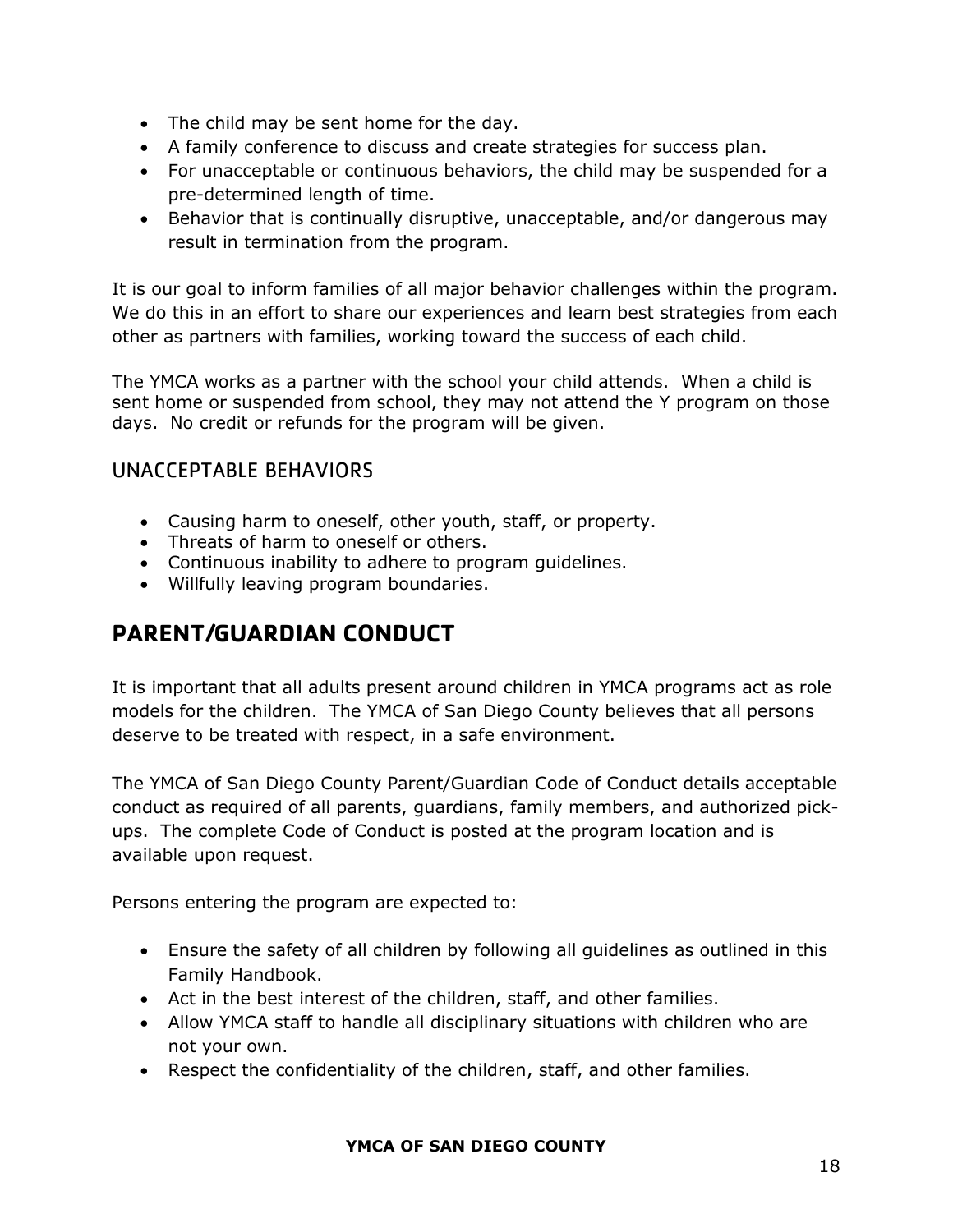- Refrain from the use of profane, insulting, harassing or otherwise offensive language.
- Refrain from harassing, threatening, or offensive behavior.
- Refrain from entering the program area under the influence drugs or alcohol.
- Refrain from smoking and vaping or using alcohol or drugs in or around the program area.

Individuals who do not abide by the Code of Conduct may lose the privilege of entering the program space and/or dropping-off/picking-up children from the program and their child may be removed from the program.

In the event that a staff member suspects a person picking up a child of being under the influence of drugs or alcohol, they will contact the local authorities.

# <span id="page-19-0"></span>CUSTODIAL CHALLENGES

YMCA staff are dedicated to providing excellent experiences for the children we have the honor of serving. However, staff are not responsible for mediating custodial disputes in relation to the children. For children in these circumstances:

- Please do not provide the YMCA or YMCA staff with custodial or court documentation.
- YMCA staff will monitor authorized pick-ups as determined by the registering parent/guardian and only allow pick-ups that are authorized. It is up to all individuals involved to honor court determined authorizations, agreed upon dates, and times.
- Understand that parents/guardians are solely responsible for following any court decisions or agreements. YMCA staff are not to provide enforcement nor monitoring of these decisions beyond listed authorizations.
- Any perceived indiscretions in relation to court decisions or agreements need to be addressed with the proper authorities, not YMCA staff members.
- Parents/guardians are expected to work together to ensure the implementation of a plan that allows YMCA staff to remain uninvolved and to focus on program operation.

Placing YMCA staff in a situation where they are requested or expected to enforce or monitor custodial challenges may result in suspension and/or termination from the program.

# <span id="page-19-1"></span>**TERMINATION**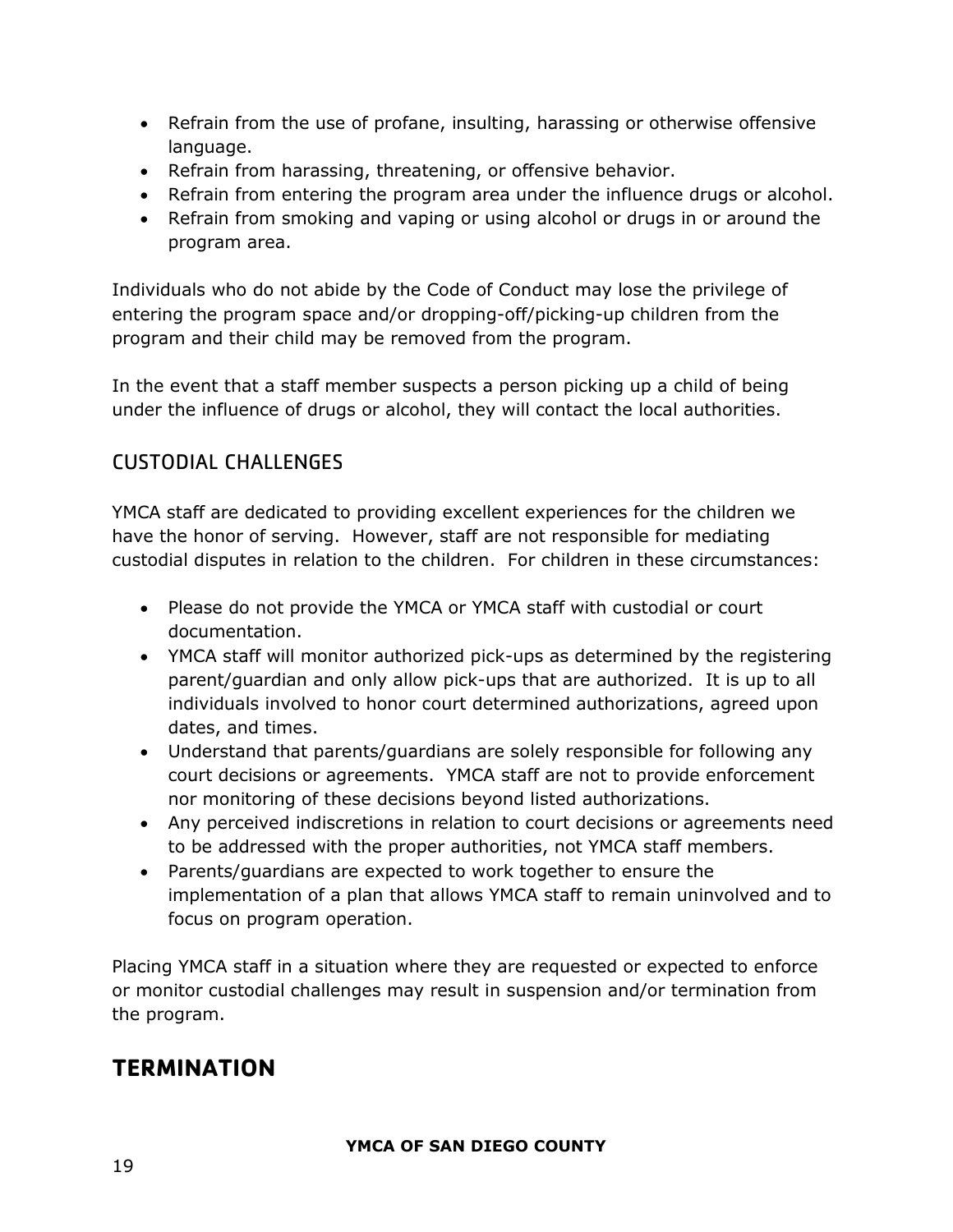The YMCA does not make it a regular practice to suspend or remove children from our programs. However, the YMCA reserves the right to do so if a child's behavior is not conducive to the safety and wellbeing of themselves, other children, or staff. The YMCA also reserves the right to terminate services for breach of standards, financial components, or inappropriate behavior of parents, guardians, or persons dropping-off and/or picking-up children from the program.

The YMCA may immediately terminate a child's enrollment for any of the following reasons, including but not limited to:

- Non-payment, late-payment, or NSF payment of program fees.
- Failure to adhere to the sign-in and/or sign-out procedures.
- Parent/guardian is late picking up their child after the program closes on multiple occasions or a single excessive occasion.
- Consistent failure to notify the YMCA that your child will be absent (afterschool programs)
- Behavior that is continually disruptive or dangerous to others, themselves, or staff.
- Refusal to attend family conference meetings for continuously disruptive behaviors.
- Behavior that is destructive to property.
- Any single incident that is deemed by the Program Director to be dangerous, harmful or disruptive.
- Licensing/enrollment forms that are inaccurate and/or not up to date, including incorrect emergency names and phone numbers.
- Failure to adhere to the Parent/Guardian code of conduct.
- Involving YMCA staff in custodial disputes.

# <span id="page-20-0"></span>**HEALTH & SAFETY**

The health and safety of each of the children and staff is the primary focus of each of our programs. The wellness of each individual should be considered prior to all other needs and conveniences. Please familiarize yourself with the following sections and help us keep everyone safe and healthy.

# <span id="page-20-1"></span>**MEDICATIONS**

Children needing to take medications during program operation need to have their medication stored and administered by YMCA staff members.

Any medication needing to be administered during program hours must: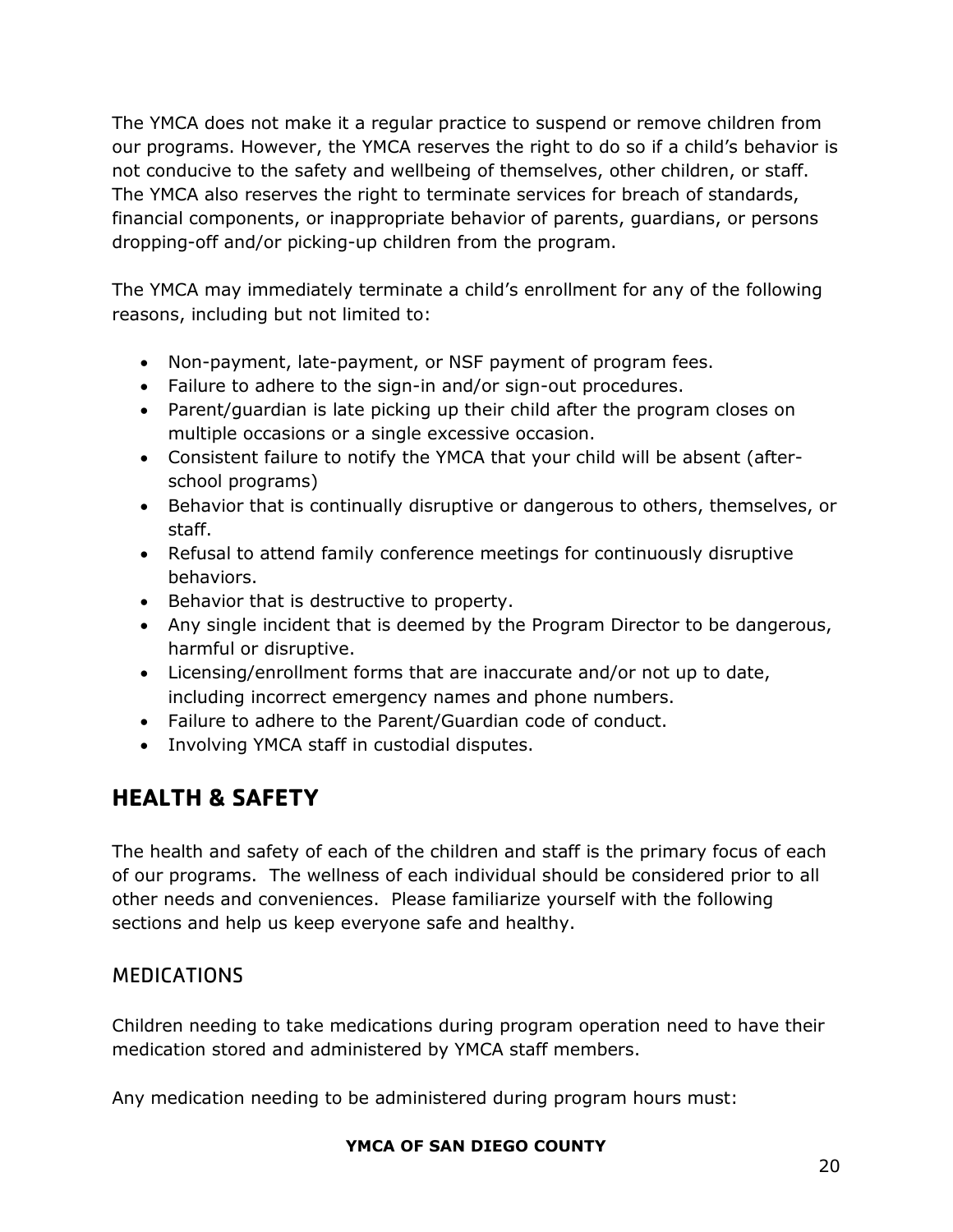- Be accompanied by a Parent Consent for Administration of Medication: form LIC 9221, available at your program.
- Be brought to the program in its original prescription container clearly labeled with:
	- o the child's first and last names.
	- $\circ$  the date that either the prescription was filled or the recommendation was obtained from the child's licensed health care provider.
	- $\circ$  the name of the licensed health care provider.
	- $\circ$  the expiration date of the medication or the period of use of the medication.
	- $\circ$  the manufacturer's instructions or the original prescription label that details the name and strength of the medication.
	- o the instructions on how to administer and store the medication.
- All information must be legible for it to be accepted.
- Types of medication listed under Incidental Medical Services must also meet additional requirements.

YMCA staff members are not allowed to administer any over-the counter medication such as aspirin, cough medicine, or Benadryl without it being a prescription with written instructions and dosage provided by the child's physician. Nor are children allowed to self-administer or carry medication on them (or in their belongings) while in the program.

# <span id="page-21-0"></span>INCIDENTAL MEDICAL SERVICES

Our programs provide limited incidental medical services if they are prescribed by a physician and specific California State Licensing requirements are met prior to providing the service. As part of these requirements, additional paperwork and forms will be necessary, as well as, our staff members who will be working directly with your child will need to be trained by the physician or a person authorized by the physician in administering the appropriate service. These forms can be acquired through your local YMCA branch.

Types of incidental medical services we provide are:

**Blood-Glucose Monitoring**: A trained staff member may perform blood glucose testing for the purposes of monitoring a child diagnosed with diabetes.

**Inhaled Medication**: A trained staff member may administer inhaled medication prescribed for the child to control lung-related illness (including, but not limited to, local held nebulizers).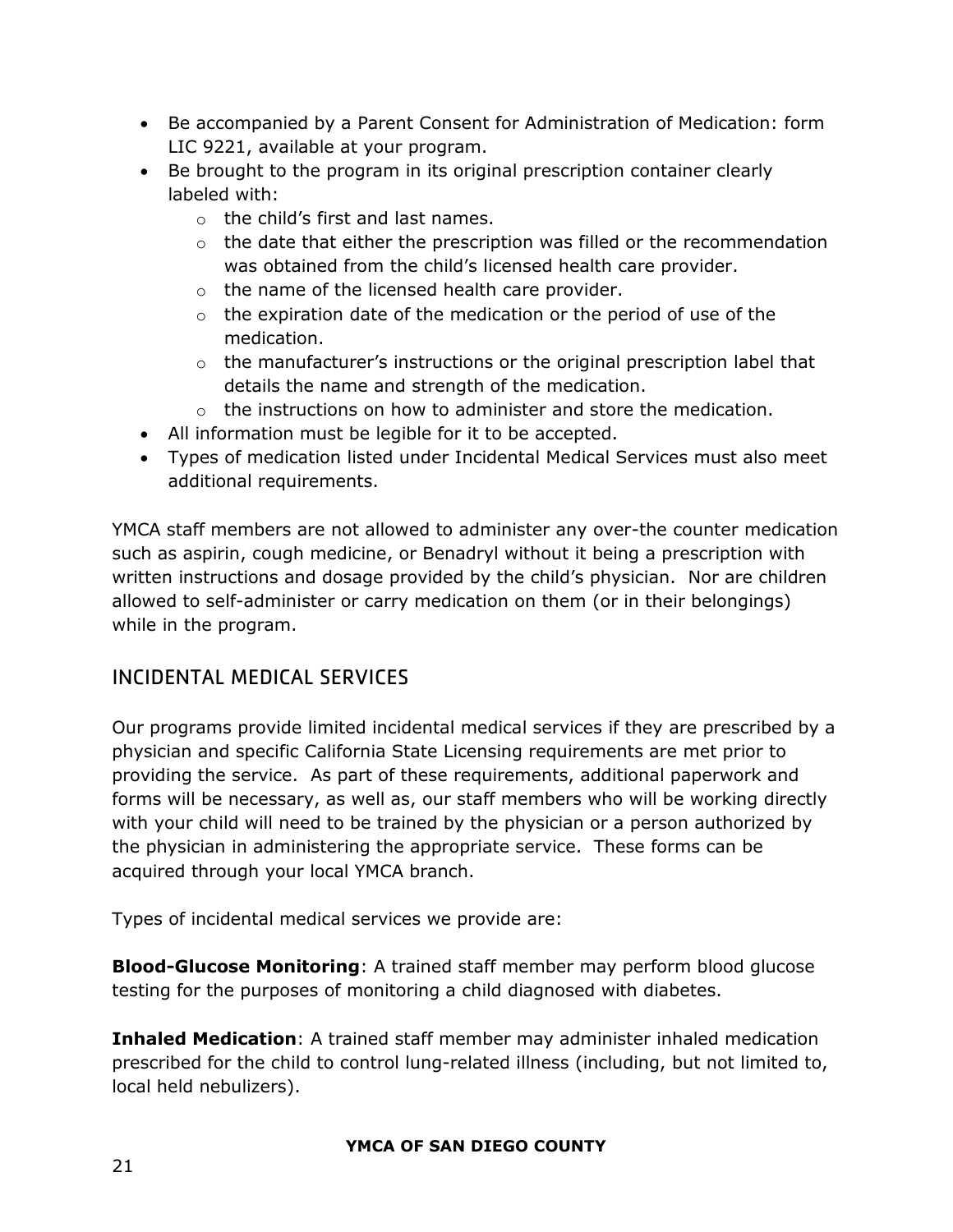**EpiPen Jr. and EpiPen**: A trained staff member may administer this medication to, a hypersensitive (allergic) child in the event of an allergic emergency.

**Glucagon Administration**: A trained staff member may administer glucagon for a child diagnosed with diabetes in the event of a severely low blood sugar level resulting in disorientation, seizures, convulsions, or unconsciousness.

**Gastronomy Tube Care**: A trained staff member may administer a G-tube as a feeding to allow liquid nutrients to be delivered directly into the stomach if the child is unable to eat or unable to eat enough to remain healthy.

### <span id="page-22-0"></span>ILLNESS & EXCLUSION

If your child becomes ill during program hours, he or she will be isolated from the other participants and you will be contacted to pick up within one hour of notification. The YMCA is not equipped to handle ill children beyond securing their immediate comfort. Please be sure to keep the YMCA informed of any changes in your work or emergency phone numbers. If you cannot be reached, we will contact someone you have authorized.

For your child's comfort and wellbeing, as well as, the safety of staff and the other children, children need to stay home if they:

- have a fever over 100° F or had one during the previous 24 hours
- have a cold with heavy nasal discharge
- have a constant cough
- have contagious symptoms (an active cold, sore throat, vomiting, sniffles, coughs, fever, rash, diarrhea, etc...)

If a child is sent home from school for illness, they may not attend the Character Builders program on that day. In addition, children who do not attend school on a given day may not attend the Character Builders program that afternoon.

Should there be an outbreak of a communicable disease, parents will be notified in writing and the center will be properly treated. Our priority is the safety and wellbeing of all children in our program. We will make every effort to treat the facility by the next business day, however major or more complicated outbreaks may require a period of non-operation in order to ensure the safety of the children.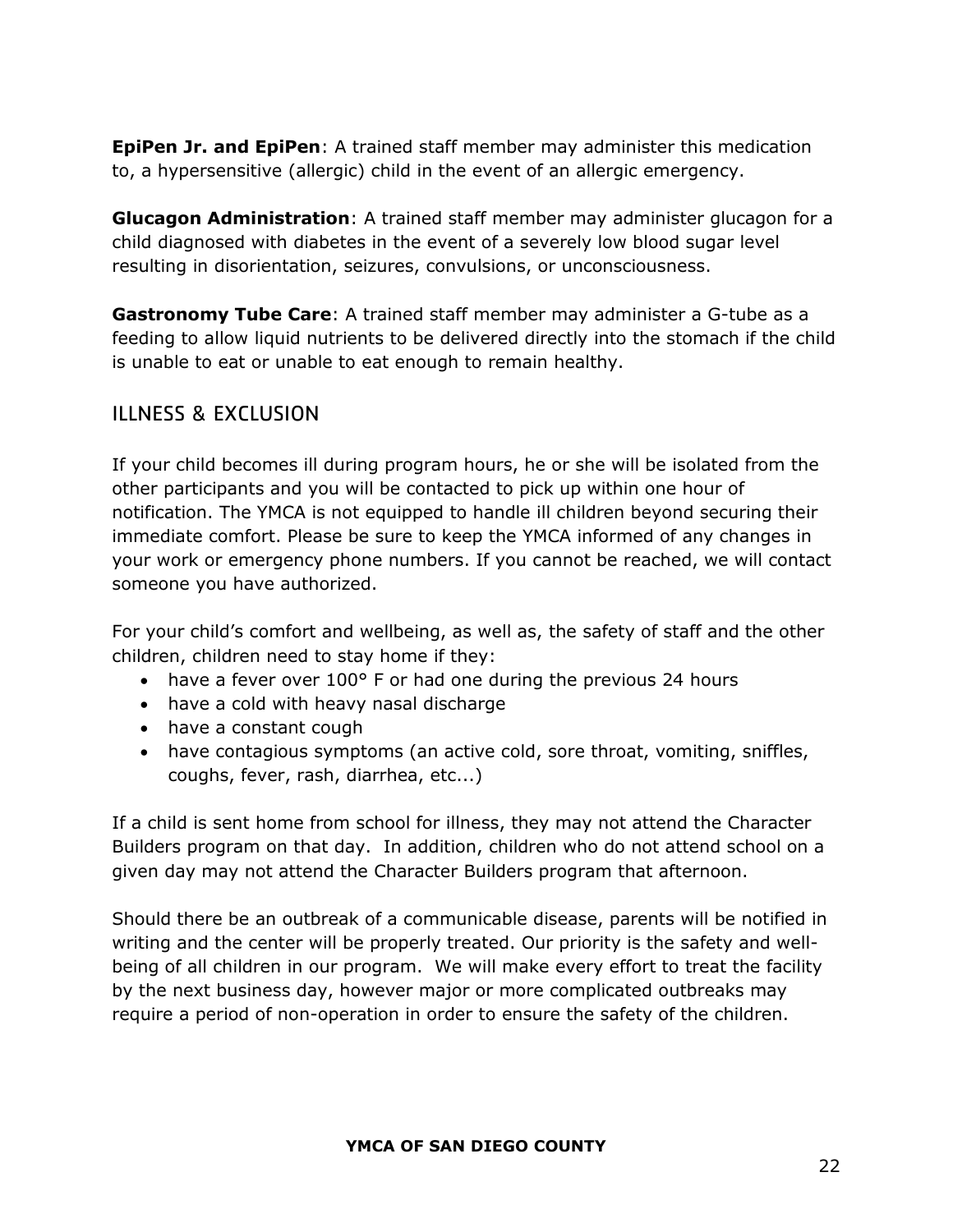Parents can help to prevent the spread of communicable diseases by conducting routine screenings, and when ill, keeping the child home until cleared by a physician.

## <span id="page-23-0"></span>**SUNSCREEN**

We highly recommend taking appropriate precautions to protect your child from the sun. Many of the program activities will take place outdoors and appropriate protection is necessary to keep children safe.

We recommend:

- Wearing appropriate clothing based on the weather conditions: hats, long sleeves, long pants.
- Applying sunscreen to your child prior to attending.
- Providing sunscreen to be kept at the program and signing the Sunscreen Permission waiver for staff to be able to administer and/or apply it to your child.

## <span id="page-23-1"></span>LICE

School-age children who are found to have lice during the school day must be picked up from school at school dismissal and will need to be excluded from the YMCA program for that day. They will be allowed to return to our program the next day, once they have been treated.

When a child is identified as having live head lice during YMCA program hours, the child will be isolated from the other children and you will be contacted for pickup within an hour of notification. They will be allowed to return to our program the next day, once they have been treated.

## <span id="page-23-2"></span>INJURIES

All YMCA staff members are trained in first aid and CPR. Each of our program areas and/or staff members are equipped with basic first aid kits. In the event of a minor injury, our staff will provide the basic care necessary for your child. You will be notified of your child's injury with either a written "ouch" slip and/or a conversation with our staff at pick-up time.

If the injury is serious, first aid will be administered and the parents/guardians will be contacted immediately to assist in deciding an appropriate course of action.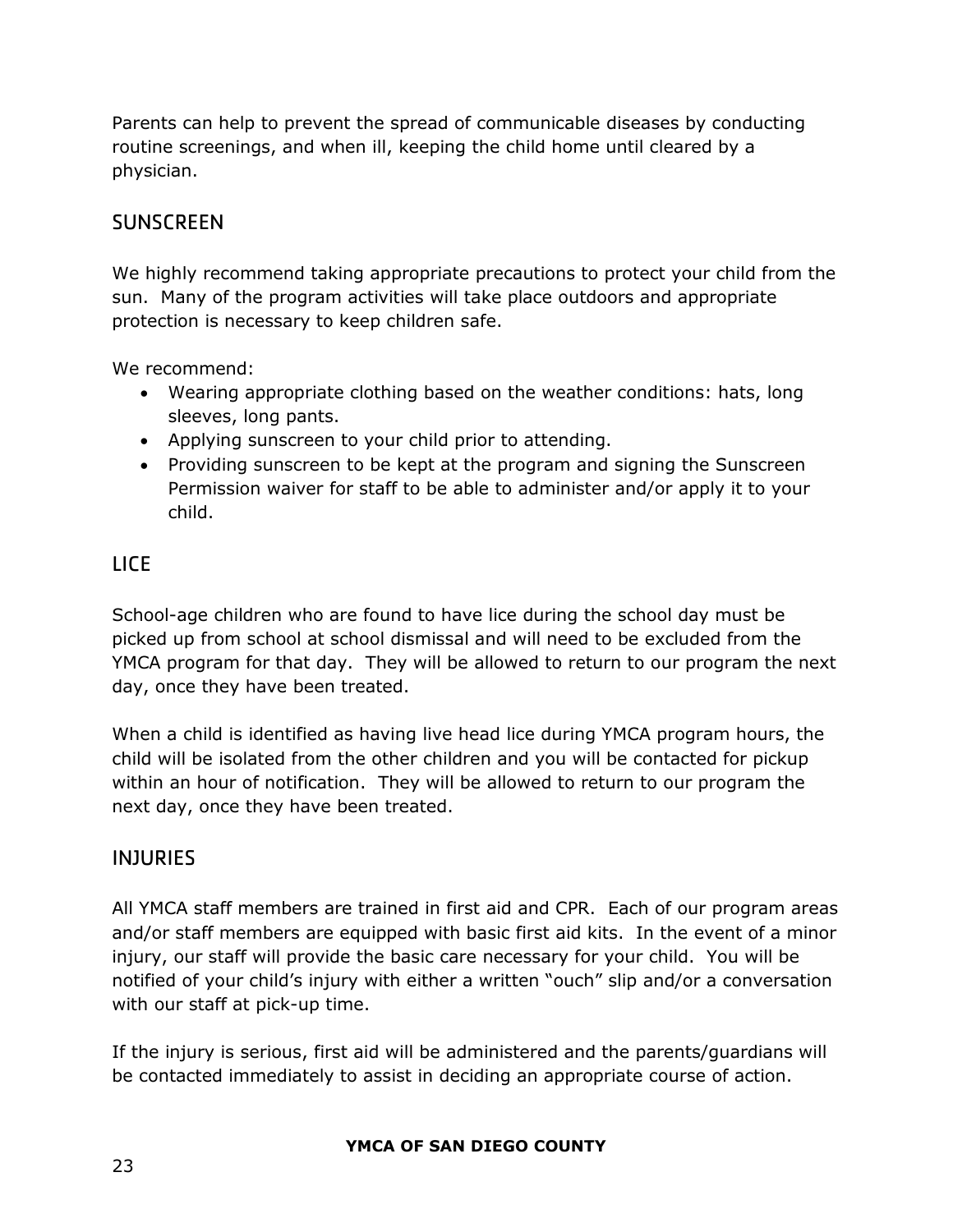If the injury is life threatening, EMS (911) will be contacted, parents will be notified, and a staff member will accompany EMS and the child to the hospital with the appropriate personal documentation. YMCA staff may not transport program participants in personal vehicles. Please note: all expenses for emergency medical care are the responsibility of the child's parent or guardian.

Anytime a participant hits his/her head, a parent or guardian will be contacted and YMCA concussion protocols will be followed, if appropriate in the circumstances.

## <span id="page-24-0"></span>**EMERGENCIES**

Emergency drills such as fire, earthquake, and lockdown are scheduled regularly to ensure the staff and children are prepared in the event of an emergency. In the case of an actual emergency, parents/guardians will be notified of their child's wellbeing as soon as possible. If your child's site must evacuate due to an emergency, participants will go to the site listed on the "Emergency Disaster Plan" located on the parent board at each site. Check our websites at www.ymca.org during natural disasters for updated information on YMCA branch emergency care.

In the event of a site lockdown, parents/guardians will have to wait until the lockdown is lifted by the authorities prior to being allowed to pick their children up from the program.

Please understand that during an emergency, our first priority is caring for the children and ensuring their safety. Therefore, though it is our goal to keep everyone as informed as possible, individual communication to each of the parents/guardians may not be immediately forthcoming.

There will be no refunds or credit given for closures due to emergencies or natural disasters.

# <span id="page-24-1"></span>CHILD ABUSE PREVENTION

The YMCA of San Diego County values all children and makes their safety a priority. Section 11166 of the California Penal Code requires any Child Care Custodian (includes teachers, licensed day care workers, administrators, foster parents and group home personnel), medical practitioner, or employee of a child protection agency who has knowledge of or observes a child or suspects the child has been a victim of child abuse, to report the known or suspected instance of abuse to a protective agency immediately. A phone call and written report will be filed within 36 hours of receiving the information concerning the incident.